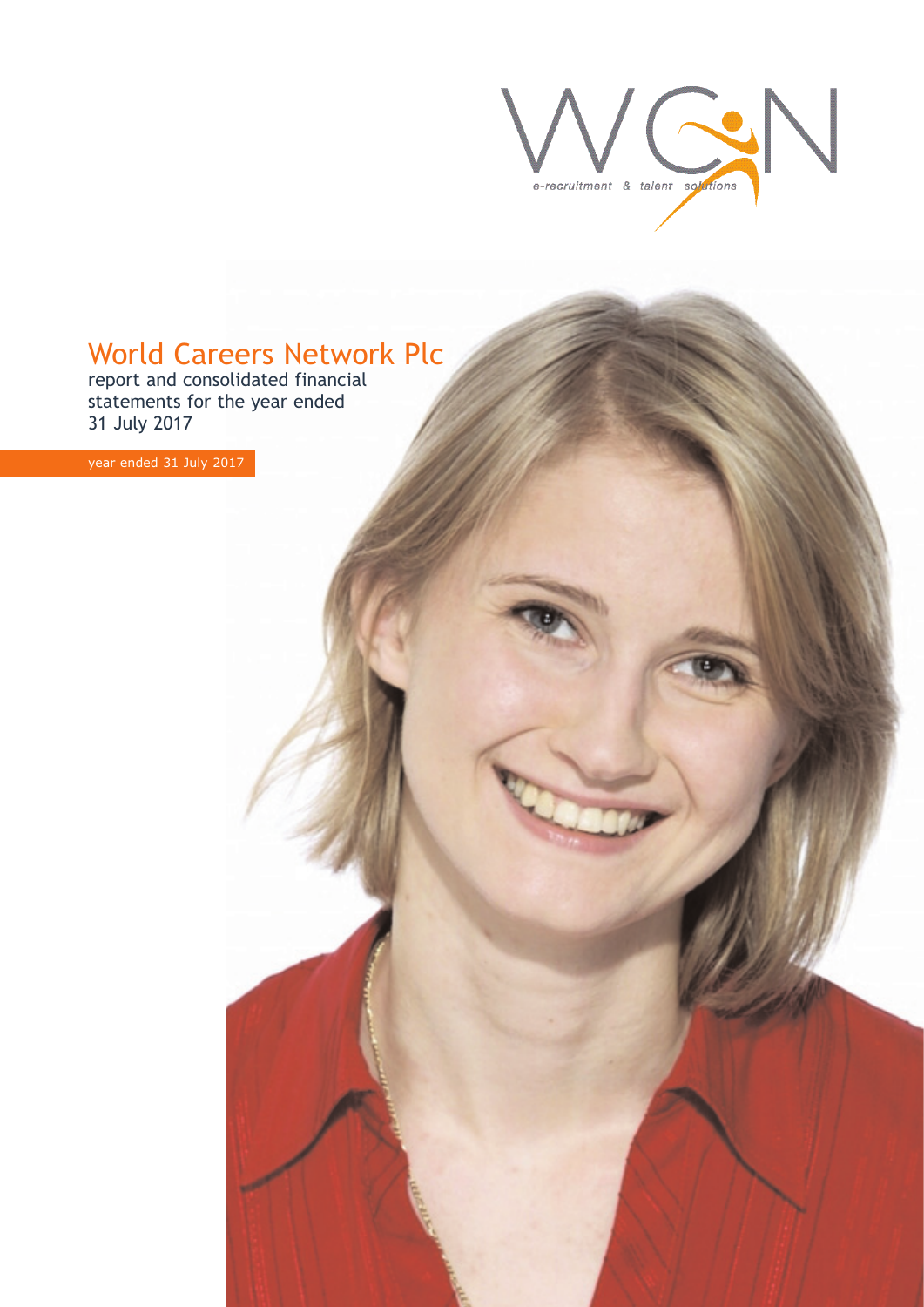# **World Careers Network Plc**

Annual report and financial statements for the year ended 31 July 2017

# **Contents**

- 2 Strategic report
- 3 Report of the directors
- 4 Report of the independent auditor
- 6 Consolidated Income Statement
- 7 Consolidated Statement of Comprehensive Income
- 8 Consolidated Statement of Financial Position
- 9 Consolidated Statement of Changes in Equity
- 10 Consolidated Statement of Cash Flows
- 11 Notes to the Consolidated Financial Statements
- 22 Company Statement of Financial Position
- 23 Company Statement of Changes in Equity
- 24 Company Statement of Cash Flows
- 25 Notes to the Company Financial Statements

**Directors** Charles E H Hipps David K Moore David J Earland

Secretary and registered office Paul Hipps, 5-7 Bridgeworks, The Crescent London SW19 8DR

Company number 3813540

Auditor BDO LLP, 55 Baker Street, London W1U 7EU

Nominated advisers and broker Panmure Gordon (UK) Limited One New Change, London EC4M 9AF

**Registrars** Link Asset Services, The Registry, 34 Beckenham Road, Beckenham, Kent BR3 4TU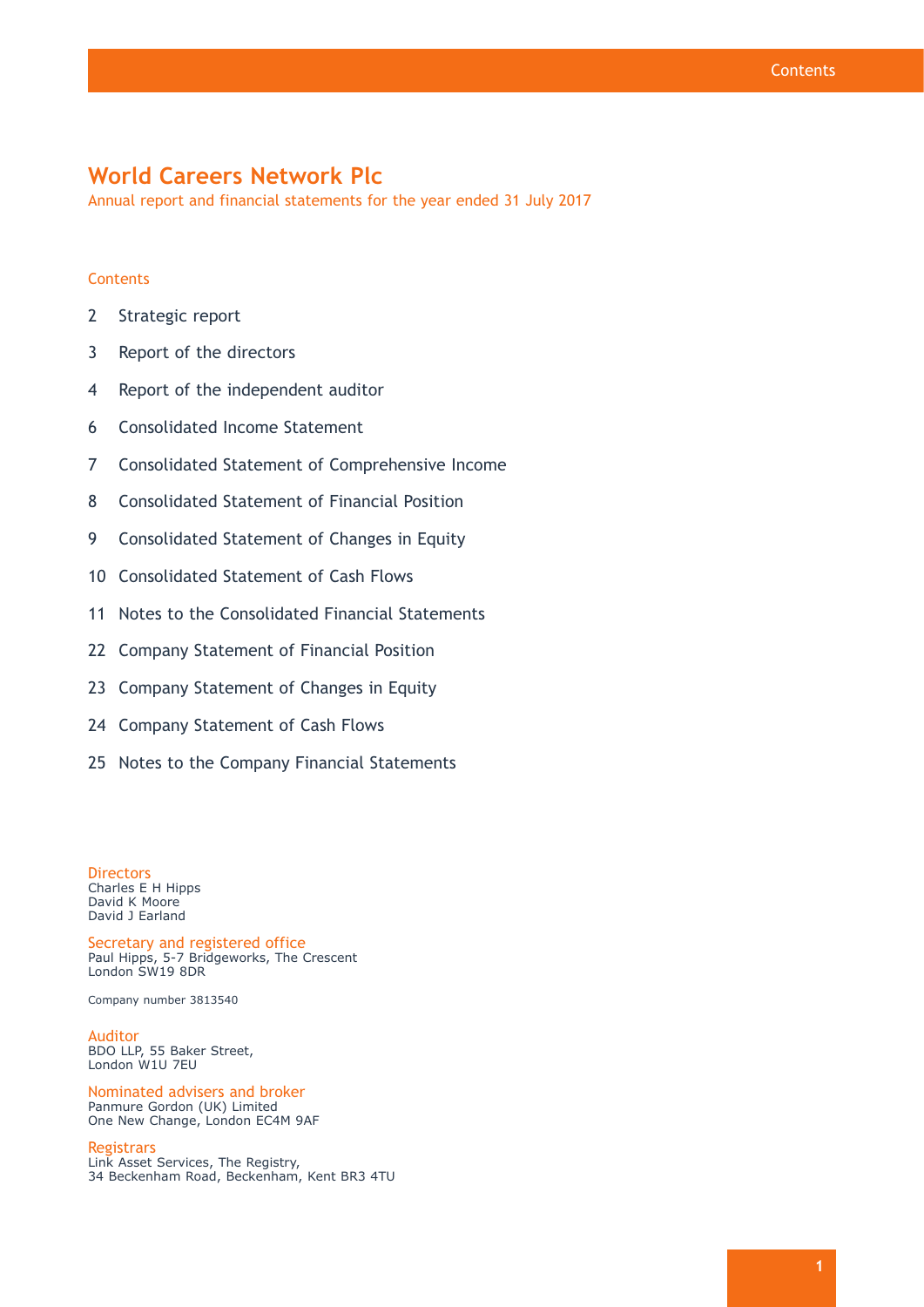The Directors present their strategic report with the audited consolidated and parent Company financial statements for the year ended 31 July 2017.

### Principal Activity

The principal activity of the World Careers Network PLC group of Companies ('World Careers Network' or the 'Group') is the provision of Internet based recruitment software for the tracking and selection of applicants.

### Financial Review

As anticipated in my full year statement for 2016, profits for 2017 are significantly down at £811,543 compared to last year's profit of £1,382,896 while revenues increased 16.4% from £8,457,202 to £9,848,048.

The changes in Key Performance Indicators between the financial years 2016/2017 and 2015/2016 were as follows:

|                               | 2016/17 | 2015/16 |
|-------------------------------|---------|---------|
| Sales per employee            | 86,513  | 86,298  |
| Operating profit per employee | 6,783   | 13,670  |

The average headcount in 2016/17 was up 16% at 114.

The group is investing for future growth and this has resulted in increased headcount and employee costs. Revenues have risen broadly in line with our headcount whilst the operating profit per employee has fallen as a result of the concentration of resources into specialist areas and an increase in our marketing spend.

The Board will be seeking at the Annual General Meeting the extension of the authority granted last year to make market purchases of ordinary shares, within the usual limits for a listed company. In assessing whether in practice to use this authority, the Board will take into account all relevant factors including the effect on earnings per share and assets per share ratios and other benefits to shareholders.

#### Dividends

The directors are pleased to recommend the payment of a dividend of 3.5p (2016 - 3.5p) per share, which is the same as that paid in respect of the previous year. This dividend will be subject to the approval of shareholders at the Annual General Meeting to be held at 5-7 Bridgeworks, The Crescent, London SW19 8DR at 10.30am on 13 December 2017 and, if approved, will be payable on 15 December 2017 to shareholders on the register as at 24 November 2017.

#### Operating Review

There is a considerable focus inside the business on ensuring existing clients are highly satisfied, retained and growing their business with us; that we are developing innovative transformational product which by supporting the recruitment of high quality and diverse hires delivers a significant benefit to our clients; that we broaden the market for our products and attract new clients; and ensuring we have a great team in WCN to deliver against our objectives.

Investment in these areas – primarily marketing, sales, product development and customer success & support – resulted in a rise in our costs of £1,958,410.

|                          |  |  | The benefit of this expenditure is reflected in an         |  |
|--------------------------|--|--|------------------------------------------------------------|--|
|                          |  |  | improvement in our client satisfaction and the increase in |  |
| our sales of £1,390,846. |  |  |                                                            |  |

### Principal Risks and Uncertainties

# Commercial and Operational Risk

Competitive pressure and economic instability is a continuing risk for the Company. The Company manages this risk by providing leading edge products and high levels of customer service, by managing resource levels and pursuing opportunities for continuous improvement.

The business is dependent upon clients' ability to safely access data held on our servers. In order to ensure that this is not affected by a breakdown in power supplies or by other physical hazards our servers are housed offsite in secure facilities on the premises of a specialist provider of these services. Third party security experts are also regularly engaged to advise on data security.

### Financial Risk

The main risk arising from the Company's activities is currency risk. This is monitored by the Board of directors and was not considered to be significant at the balance sheet date.

Further information in relation to financial risk can be found in note 19 to the financial statements.

#### **Outlook**

Strong technology and an exciting product pipeline; positive and growing client satisfaction; and an experienced team provide a great foundation for ongoing success. However, lower than expected sales in the last financial year and ongoing sales challenges, high investments, known reductions in revenues from the existing client base, general economic uncertainty and a competitive market will make this a very challenging year in which, inevitably, we expect to see a further significant fall in profits.

The high quality of the team and dedication to our clients is the key factor underlying our success. I'd like to thank the team at WCN for their outstanding efforts.

This strategic report was approved by the order of the Board on 2 November 2017.

#### **Charles EH Hipps**

Chairman, World Careers Network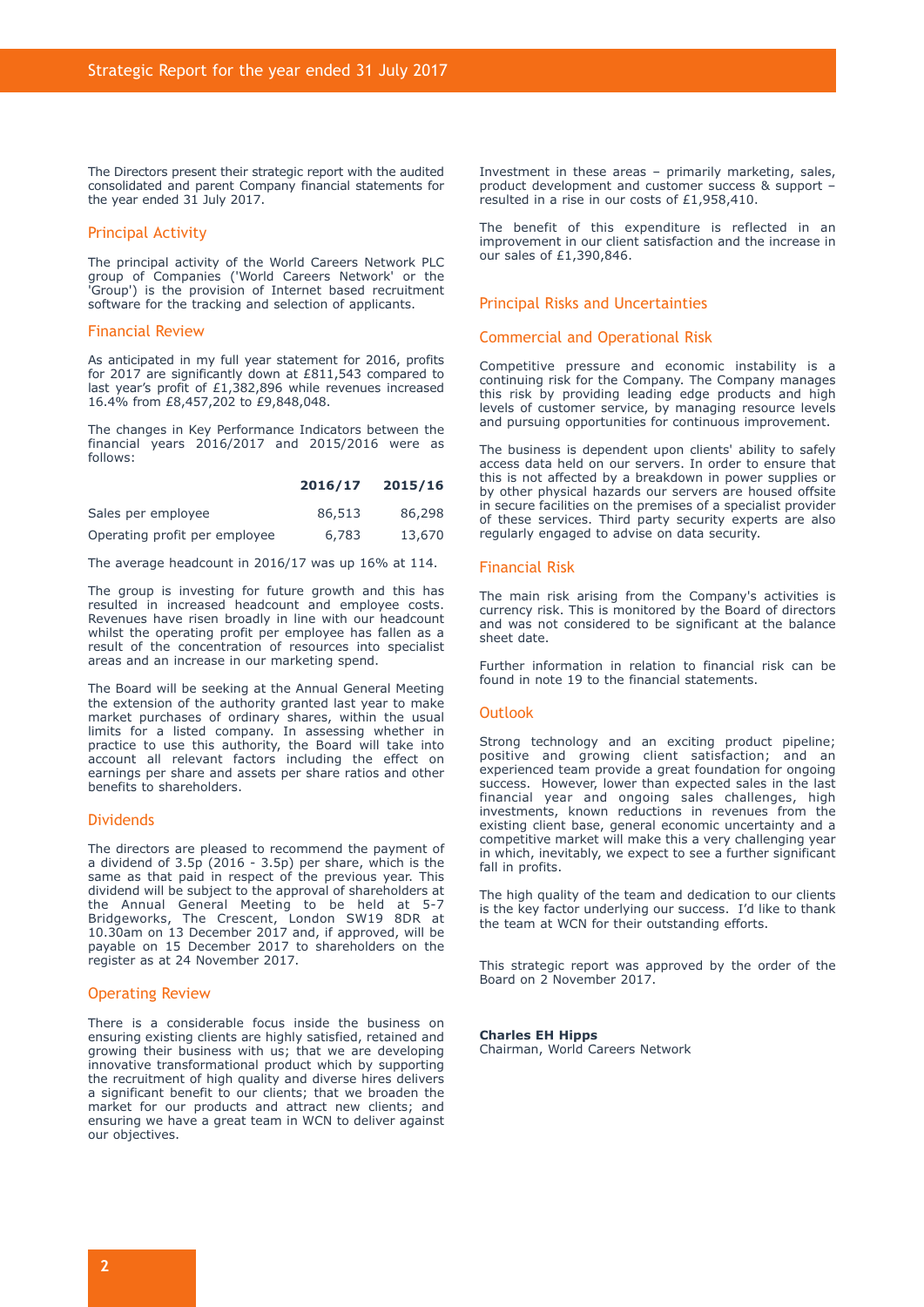The Directors present their report with the audited consolidated and parent Company financial statements of the Group for the year ended 31 July 2017.

### **Directors**

The Directors of the Company during the year and up to the approval of the financial statements were:

|                            | <b>Ordinary shares of £0.001</b><br>2017 | 2016      |
|----------------------------|------------------------------------------|-----------|
| <b>Chairman</b>            |                                          |           |
| Charles E H Hipps          | 5,404,500                                | 5,404,500 |
| <b>Technical Director</b>  |                                          |           |
| David K Moore              | 1,100                                    | 1,100     |
| <b>Operations Director</b> |                                          |           |
| David J Earland            | 5,400                                    |           |

Charles EH Hipps retires by rotation and being eligible offers himself for re-election.

Transactions with directors and directors' interests are disclosed in notes 6 and 20 to the financial statements

### Dividends

The directors recommend a final dividend of 3.5p (2016 - 3.5p) per share. No interim dividend was paid (2016 - Nil).

#### Directors' Indemnities

The group has made qualifying third party indemnity provisions for the benefit of its directors which were made during the year and remain in force at the date of this report.

### Financial Instruments

Details of financial instruments and their associated risks and risk management objectives are given in note 19 to the financial statements.

#### Research & Development

The Group continues to develop the software and technology within the business and any qualifying expenditure is capitalised in accordance with applicable accounting standards.

### Acquisition of Own Shares

During the year the Company purchased 19,500 shares which have been cancelled. The Company will continue to effect further purchases as shares are offered to us at a suitable price.

The Board will be seeking at the Annual General Meeting the extension of the authority granted last year to make market purchases of ordinary shares, within the usual limits for a listed company. In assessing whether in practice to use this authority, the Board will take into account all relevant factors including the effect on earnings per share and assets per share ratios and other benefits to shareholders.

# Post Balance Sheet Events

The directors have no post balance sheet events to disclose.

#### Directors' Responsibilities

The directors are responsible for preparing the strategic report, the directors' report and the financial statements in accordance with applicable law and regulations.

Company law requires the directors to prepare financial statements for each financial year. Under that law the directors have elected to prepare the group and company financial statements in accordance with International Financial Reporting Standards (IFRSs) as adopted by the European Union. Under company law the directors must not approve the financial statements unless they are satisfied that they give a true and fair view of the state of affairs of the group profit or loss for that period. The directors are also required to prepare financial statements in accordance with the rules of the London Stock Exchange for companies trading securities on the Alternative Investment Market.

In preparing these financial statements, the directors are required to:

- select suitable accounting policies and then apply them consistently;
- make judgements and accounting estimates that are reasonable and prudent;
- state whether they have been prepared in accordance with IFRSs as adopted by the European Union, subject to any material departures disclosed and explained in the financial statements;
- prepare the financial statements on the going concern basis unless it is inappropriate to presume that the company will continue in business.

The directors are responsible for keeping adequate accounting records that are sufficient to show and explain the company's transactions and disclose with reasonable accuracy at any time the financial position of the company and enable them to ensure that the financial statements comply with the requirements of the Companies Act 2006. They are also responsible for safeguarding the assets of the company and hence for taking reasonable steps for the prevention and detection of fraud and other irregularities.

### Website Publication

The directors are responsible for ensuring the annual report and the financial statements are made available on a website. Financial statements are published on the Company's website in accordance with legislation in the United Kingdom governing the preparation and dissemination of financial statements, which may vary from legislation in other jurisdictions. The maintenance and integrity of the Company's website is the responsibility of the directors. The directors' responsibility also extends to the ongoing integrity of the financial statements contained therein.

#### Auditor

The auditor, BDO LLP is deemed to be reappointed at the Annual General meeting to be held on 13 December 2017.

On Behalf of the Board

P Hinns **Secretary**

2 November 2017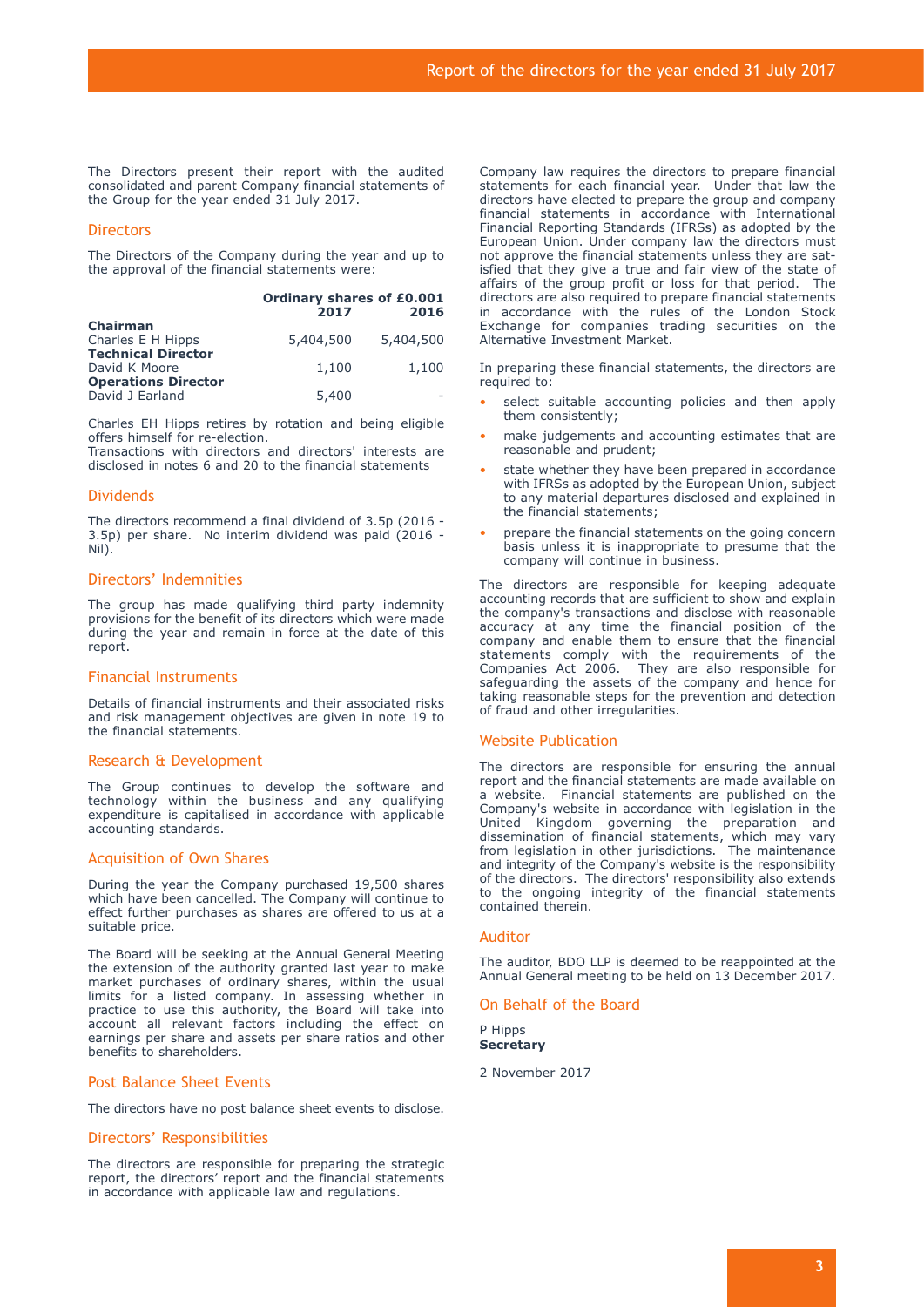Independent Auditor's Report to the Members of World Careers Network PLC

### **Opinion**

We have audited the financial statements of World Careers Network plc (the 'parent company') and its subsidiary (the 'group') for the year ended 31 July 2017 which comprise the consolidated income statement, the consolidated statement of other comprehensive income, the consolidated and company statements of financial position, the consolidated and company statements of changes in equity, the consolidated and company statements of cash flows and the notes to the financial statements, including a summary of significant accounting policies.

The financial reporting framework that has been applied in the preparation of the financial statements is applicable law and International Financial Reporting Standards (IFRSs) as adopted by the European Union and, as regards the parent company financial statements, as applied in accordance with the provisions of the Companies Act 2006.

In our opinion:

- the financial statements give a true and fair view of the state of the group's and of the parent company's affairs as at 31 July 2017 and of the group's profit for the year then ended;
- the group financial statements have been properly prepared in accordance with IFRSs as adopted by the European Union;
- the parent company financial statements have been properly prepared in accordance with IFRSs as adopted by the European Union and as applied in accordance with the provisions of the Companies Act 2006; and
- the financial statements have been prepared in accordance with the requirements of the Companies Act 2006.

### Basis for opinion

We conducted our audit in accordance with International Standards on Auditing (UK) (ISAs (UK)) and applicable law. Our responsibilities under those standards are further described in the Auditor's responsibilities for the audit of the financial statements section of our report. We are independent of the group in accordance with the ethical requirements that are relevant to our audit of the financial statements in the UK, including the FRC's Ethical Standard as applied to listed entities, and we have fulfilled our other ethical responsibilities in accordance with these requirements. We believe that the audit evidence we have obtained is sufficient and appropriate to provide a basis for our opinion.

### Conclusions relating to going concern

We have nothing to report in respect of the following matters in relation to which the ISAs (UK) require us to report to you where:

- the directors' use of the going concern basis of accounting in the preparation of the financial statements is not appropriate; or
- the directors have not disclosed in the financial statements any identified material uncertainties that may cast significant doubt about the group's or the parent company's ability to continue to adopt the going concern basis of accounting for a period of at least twelve months from the date when the financial statements are authorised for issue.

### Key audit matters

Key audit matters are those matters that, in our professional judgment, were of most significance in our audit of the financial statements of the current period and include the most significant assessed risks of material misstatement (whether or not due to fraud) we identified, including those which had the greatest effect on: the overall audit strategy, the allocation of resources in the audit; and directing the efforts of the engagement team. This matter was addressed in the context of our audit of the financial statements as a whole, and in forming our opinion thereon, and we do not provide a separate opinion on this matter.

### Matter

#### Revenue recognition

The group generates revenues from software licences for the provision of e-recruitment software and related implementation and development services. The accounting policy in respect of revenue recognition is described on page 11 in note 2.

Certain elements of group revenues are recognised with reference to the stage of completion of a project when the right to consideration is earned. Management undertake an exercise at each period end to estimate the stage of completion of individual projects. Where it is determined that the amount invoiced exceeds the value of the work done, an appropriate amount is deferred to future periods. Similarly, if there are material amounts of unbilled project work at the period end then revenue will be accrued.

In view of the judgements involved and the significance of this matter to the determination of group revenue we consider this to be an area giving rise to significant risk of material misstatement in the financial statements.

How we addressed the matter in our audit

We have critically assessed the appropriateness of the revenue recognition policies and considered whether they comply with IAS18, have been applied consistently and free from bias.

We tested management's judgements over the stage of completion of projects in progress across the year end and the associated level of revenue recognition by:

- Testing the completeness of deferred revenues by selecting a sample of sales recorded towards the year end and challenging whether appropriate amounts have been deferred.
- Selecting a sample of projects where revenues have been deferred and examining these to confirm the accurate treatment of these items.
- Testing a sample of invoices after the year-end and confirming that these were recorded in the correct period and accrued revenues were recognised as appropriate.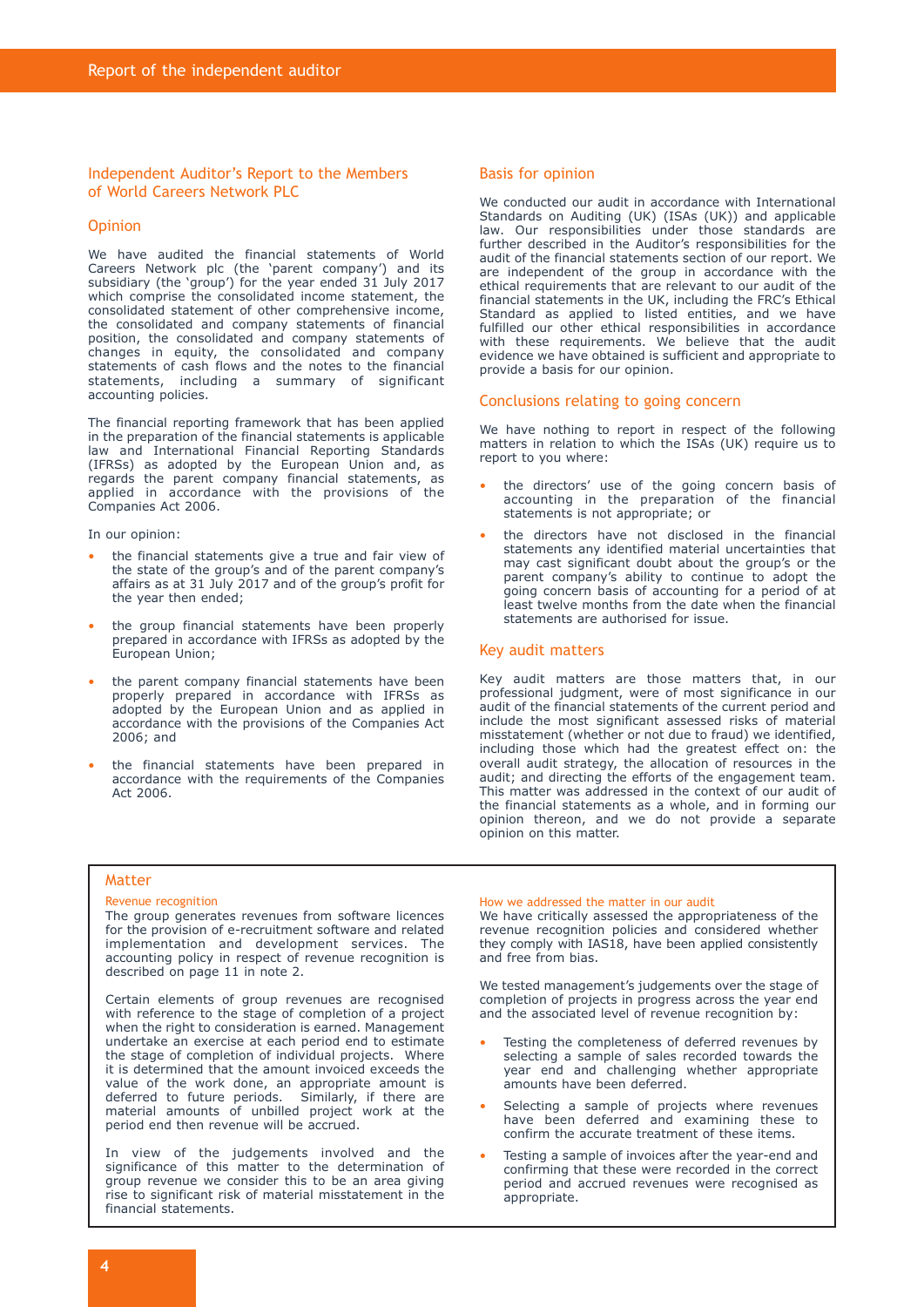# Our application of materiality

We determined materiality for the financial statements as a whole to be £150,000 which represents approximately 1.5% of revenue for the year. We agreed with the audit committee that we would report to them misstatements identified during our audit above £5,000.

We used revenue as a benchmark as revenue quality and growth are key metrics for businesses in this sector.

### An overview of the scope of our audit

The parent entity is based in the UK and there is a relatively small subsidiary based in the US. We completed a full scope audit for the parent entity and performed further audit work on the US entity necessary for our opinion on the consolidated financial statements. The audit team obtained an understanding of the internal control environment related to the financial reporting process and assessed the appropriateness, completeness and accuracy of group journals and other adjustments performed on consolidation.

#### Other information

The directors are responsible for the other information. The other information comprises the information included in the annual report, other than the financial statements and our auditor's report thereon. Our opinion on the financial statements does not cover the other information and, except to the extent otherwise explicitly stated in our report, we do not express any form of assurance conclusion thereon.

In connection with our audit of the financial statements, our responsibility is to read the other information and, in doing so, consider whether the other information is materially inconsistent with the financial statements or our knowledge obtained in the audit or otherwise appears to be materially misstated. If we identify such material inconsistencies or apparent material misstatements, we are required to determine whether there is a material misstatement in the financial statements or a material misstatement of the other information. If, based on the work we have performed, we conclude that there is a material misstatement of this other information, we are required to report that fact. We have nothing to report in this regard.

# Opinions on other matters prescribed by the Companies Act 2006

In our opinion, based on the work undertaken in the course of the audit:

- the information given in the strategic report and the directors' report for the financial year for which the financial statements are prepared is consistent with the financial statements; and
- the strategic report and the directors' report have been prepared in accordance with applicable legal requirements.

# Matters on which we are required to report by exception

In the light of the knowledge and understanding of the group and the parent company and its environment obtained in the course of the audit, we have not identified material misstatements in the strategic report or the directors' report.

We have nothing to report in respect of the following matters in relation to which the Companies Act 2006 requires us to report to you if, in our opinion:

- adequate accounting records have not been kept by the parent company, or returns adequate for our audit have not been received from branches not visited by us; or
- the parent company financial statements are not in agreement with the accounting records and returns; or
- certain disclosures of directors' remuneration specified by law are not made; or
- we have not received all the information and explanations we require for our audit.

#### Responsibilities of directors

As explained more fully in the directors' responsibilities statement set out on page 5, the directors are responsible for the preparation of the financial statements and for being satisfied that they give a true and fair view, and for such internal control as the directors determine is necessary to enable the preparation of financial statements that are free from material misstatement, whether due to fraud or error.

In preparing the financial statements, the directors are responsible for assessing the group's and the parent company's ability to continue as a going concern, disclosing, as applicable, matters related to going concern and using the going concern basis of accounting unless the directors either intend to liquidate the group or the parent company or to cease operations, or have no realistic alternative but to do so.

# Auditor's responsibilities for the audit of the financial statements

This report is made solely to the company's members, as a body, in accordance with Chapter 3 of Part 16 of the Companies Act 2006. Our audit work has been undertaken so that we might state to the company's members those matters we are required to state to them in an auditor's report and for no other purpose. To the fullest extent permitted by law, we do not accept or assume responsibility to anyone other than the company and the company's members as a body, for our audit work, for this report, or for the opinions we have formed.

Our objectives are to obtain reasonable assurance about whether the financial statements as a whole are free from material misstatement, whether due to fraud or error, and to issue an auditor's report that includes our opinion. Reasonable assurance is a high level of assurance, but is not a guarantee that an audit conducted in accordance with ISAs (UK) will always detect a material misstatement when it exists.

Misstatements can arise from fraud or error and are considered material if, individually or in the aggregate, they could reasonably be expected to influence the economic decisions of users taken on the basis of these financial statements.

A further description of our responsibilities for the audit of the financial statements is located on the Financial Reporting Council's website at:

www.frc.org.uk/auditorsresponsibilities. This description forms part of our auditor's report.

Stuart Collins (senior statutory auditor) For and on behalf of BDO LLP, statutory auditor London United Kingdom

BDO LLP is a limited liability partnership registered in England and Wales (with registered number OC305127).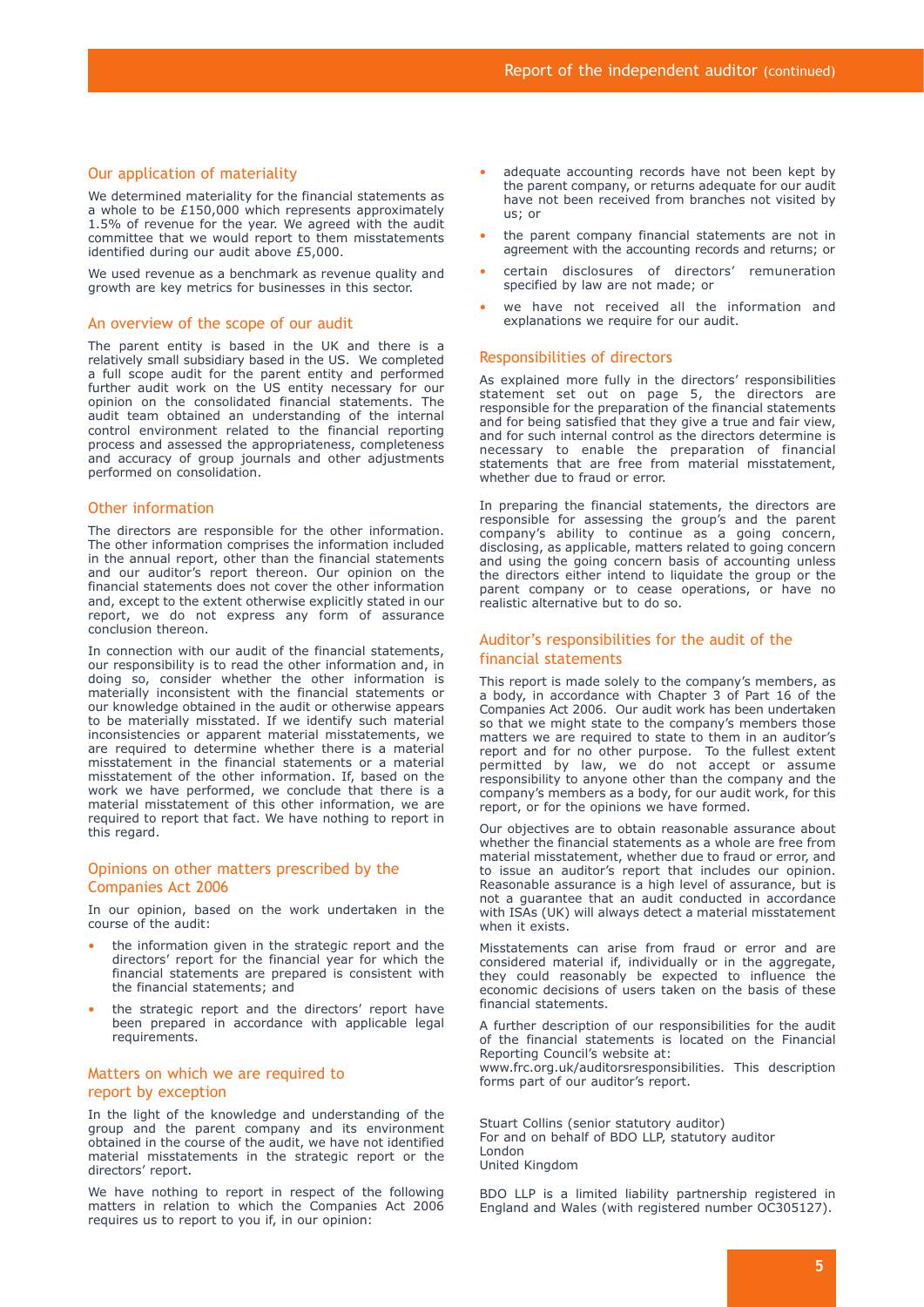|                                                         | <b>Note</b>    | 2017      | 2016      |
|---------------------------------------------------------|----------------|-----------|-----------|
|                                                         |                | £         | £         |
| <b>Revenue</b>                                          | 3              | 9,848,048 | 8,457,202 |
| Total administrative expenses                           |                | 9,075,921 | 7,117,511 |
| <b>Operating profit</b>                                 | $\overline{4}$ | 772,127   | 1,339,691 |
| Finance income                                          |                | 39,416    | 43,205    |
| <b>Profit on ordinary activities</b><br>before taxation |                | 811,543   | 1,382,896 |
| Income Tax                                              | 8              | 194,856   | 277,201   |
| Profit for the year                                     |                | 616,687   | 1,105,695 |
| <b>Earnings per share</b>                               | 10             |           |           |
| <b>Basic</b>                                            |                | 8.15p     | 14.62p    |
| <b>Diluted</b>                                          |                | 8.05p     | 14.46p    |
|                                                         |                |           |           |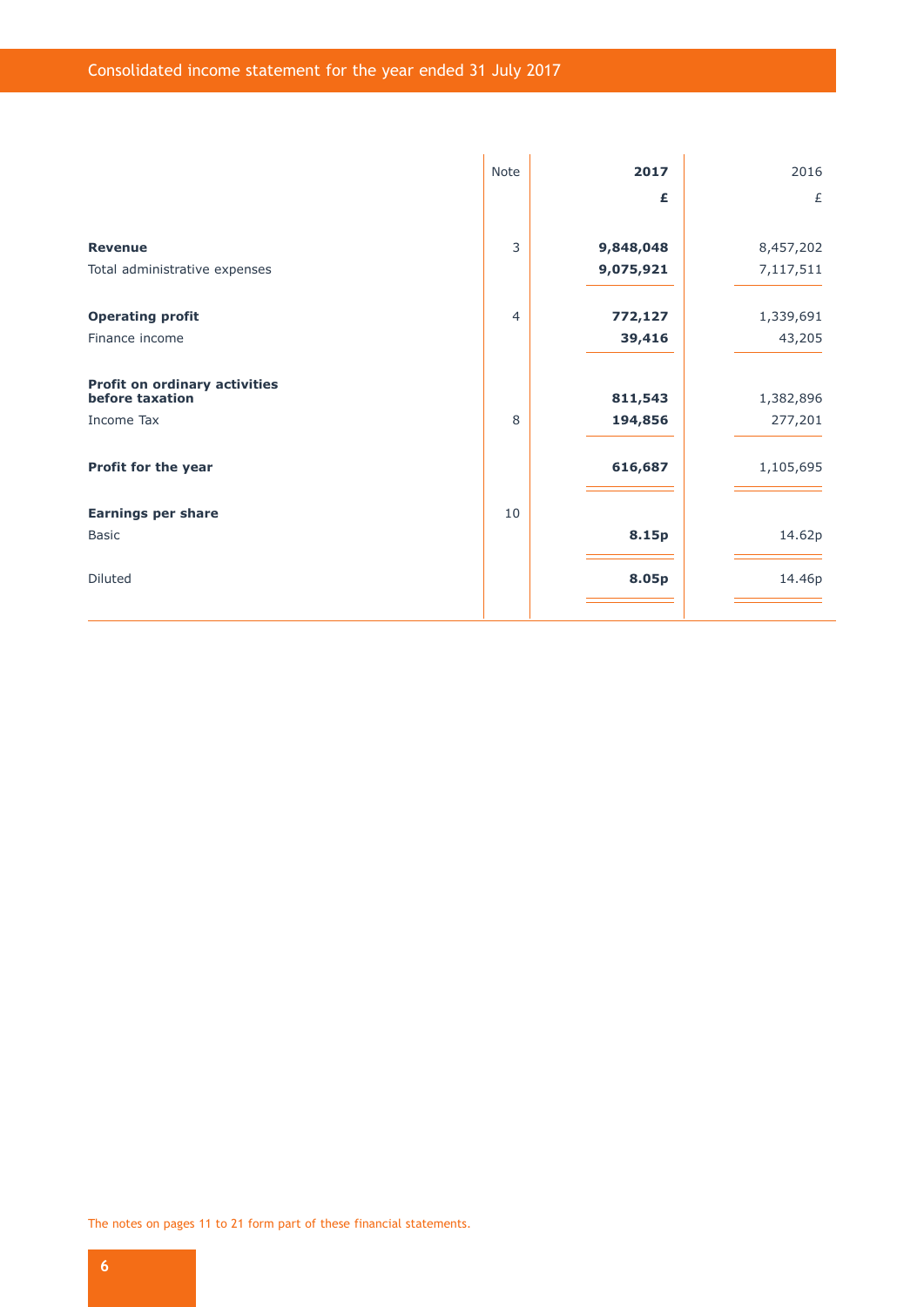|                                                                                         | 2017    | 2016      |
|-----------------------------------------------------------------------------------------|---------|-----------|
|                                                                                         | £       | £         |
| Profit for the year                                                                     | 616,687 | 1,105,695 |
| Other comprehensive income                                                              |         |           |
| Items that may be reclassified into profit or loss                                      |         |           |
| Exchange differences on translation of foreign operations (net of tax)                  | (6,783) | (4, 371)  |
| Other comprehensive income for the year                                                 | (6,783) | (4, 371)  |
| Total comprehensive income for the year and attributable<br>to the owners of the parent | 609,904 | 1,101,324 |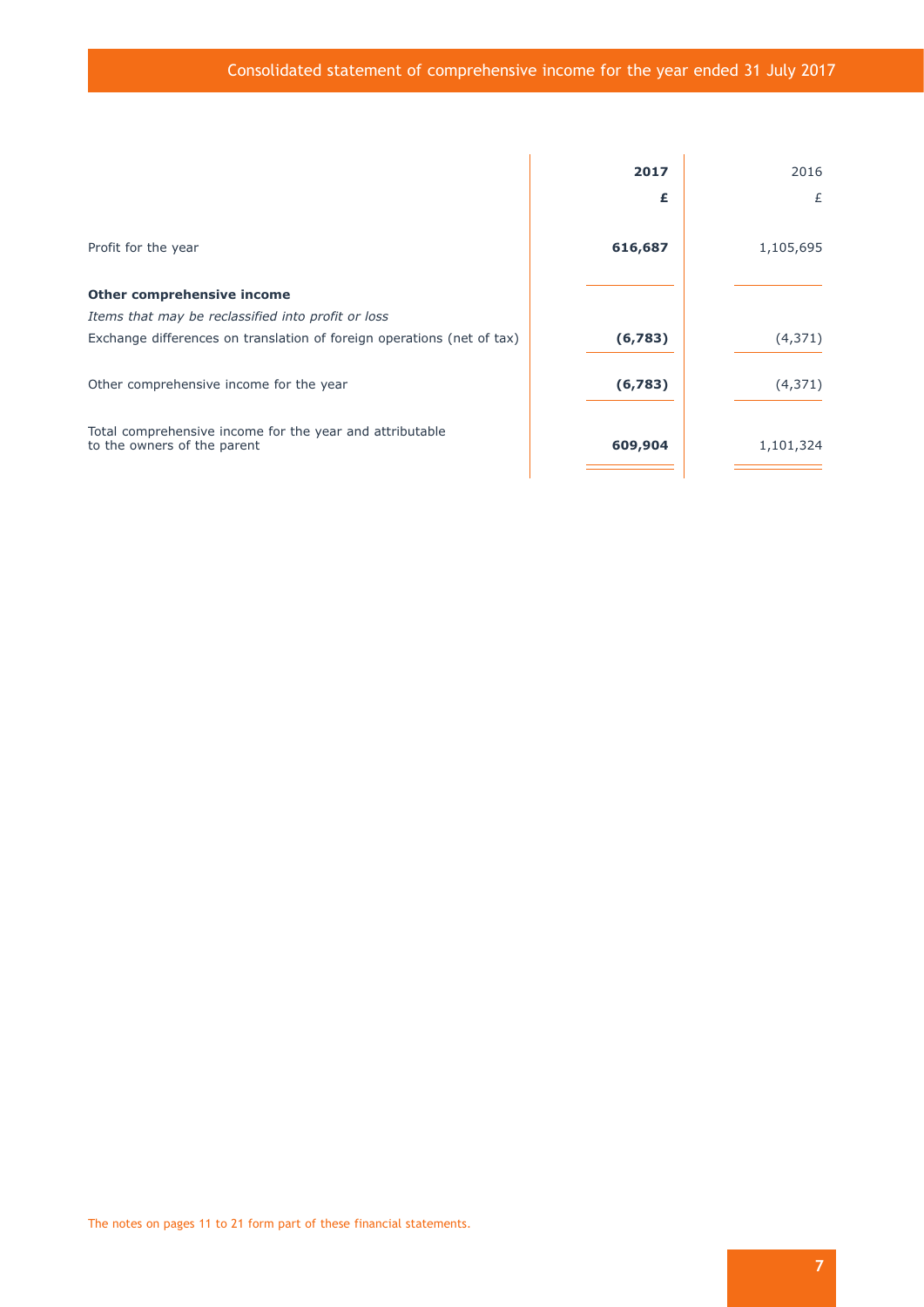| Company number 3813540              | <b>Note</b> | 2017       | 2016       |
|-------------------------------------|-------------|------------|------------|
|                                     |             | £          | £          |
| <b>Assets</b>                       |             |            |            |
| <b>Non-current assets</b>           |             |            |            |
| Property, plant and equipment       | 11          | 170,848    | 140,174    |
|                                     |             | 170,848    | 140,174    |
| <b>Current assets</b>               |             |            |            |
| Trade and other receivables         | 12          | 1,454,107  | 2,299,183  |
| Cash and cash equivalents           | 13          | 11,631,288 | 10,171,966 |
| <b>Total current assets</b>         |             | 13,085,395 | 12,471,149 |
| <b>Total assets</b>                 |             | 13,256,243 | 12,611,323 |
| <b>Equity</b>                       |             |            |            |
| Issued capital                      | 15          | 7,586      | 7,562      |
| Share premium                       | 16          | 1,649,024  | 1,595,040  |
| Capital redemption reserve          | 16          | 708        | 689        |
| Translation reserve                 | 16          | (1, 188)   | 5,595      |
| Retained earnings                   | 16          | 8,273,990  | 7,945,446  |
| <b>Total equity</b>                 |             | 9,930,120  | 9,554,332  |
| <b>Liabilities</b>                  |             |            |            |
| <b>Non-current liabilities</b>      |             |            |            |
| Deferred tax                        | 8           | 21,822     | 16,643     |
| <b>Liabilities</b>                  |             |            |            |
| <b>Current liabilities</b>          |             |            |            |
| Trade and other payables            | 14          | 3,183,567  | 2,867,245  |
| Corporation tax                     |             | 120,734    | 173,103    |
| <b>Total current liabilities</b>    |             | 3,304,301  | 3,040,348  |
| <b>Total liabilities</b>            |             | 3,326,123  | 3,056,991  |
| <b>Total equity and liabilities</b> |             | 13,256,243 | 12,611,323 |
|                                     |             |            |            |

The financial statements were approved by the Board of Directors and authorised for issue on 2 November 2017 They were signed on its behalf by:

C E H Hipps Director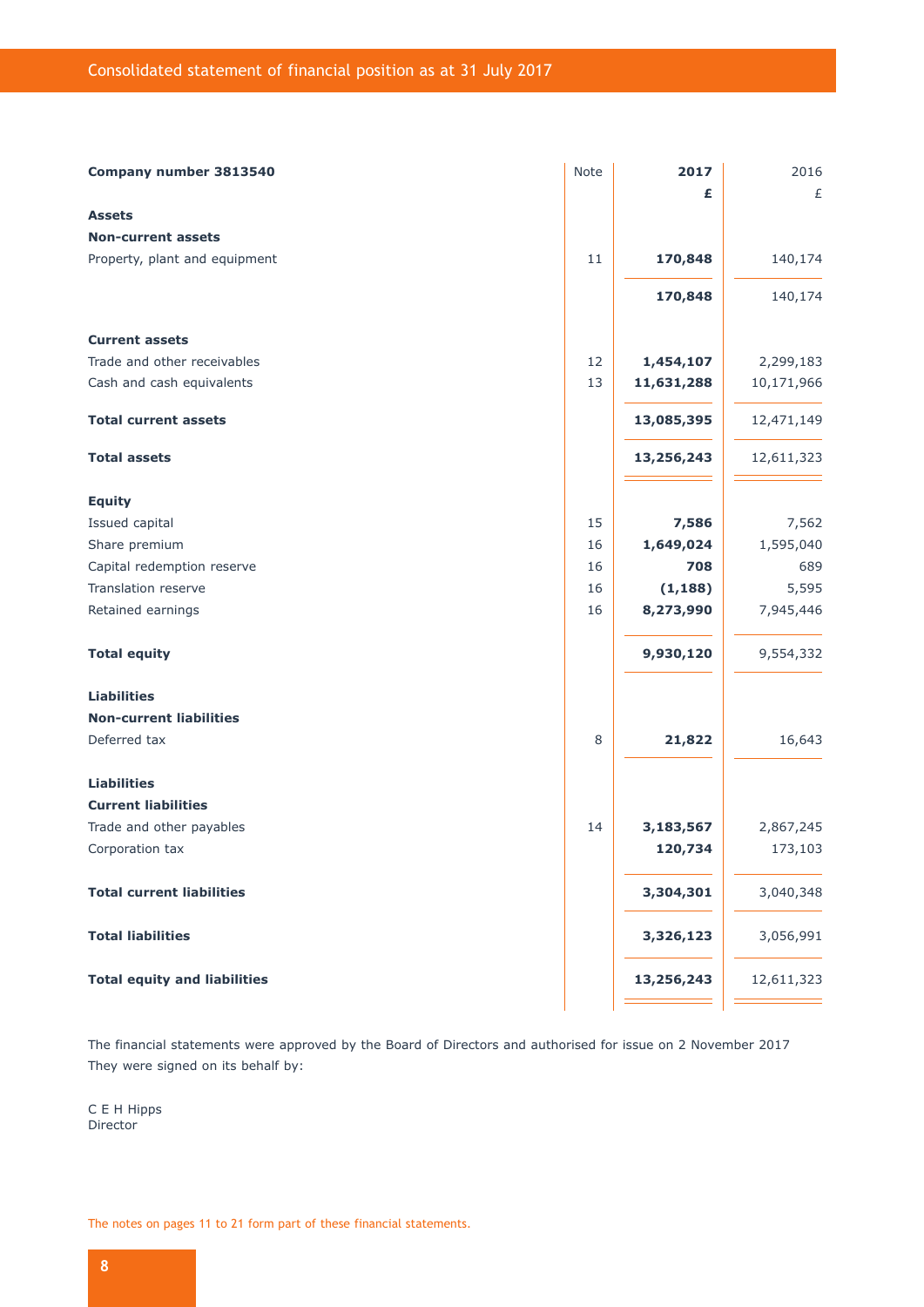|                                            | <b>Share</b><br>capital<br>£ | <b>Share</b><br>premium<br>£ | <b>Capital</b><br>redemption<br>reserve<br>£ | <b>Translation</b><br>reserve<br>£ | <b>Retained</b><br><b>Earnings</b><br>£ | Total<br>£ |
|--------------------------------------------|------------------------------|------------------------------|----------------------------------------------|------------------------------------|-----------------------------------------|------------|
| Balance at 1 August 2015                   | 7,559                        | 1,591,703                    | 689                                          | 9,966                              | 7,088,194                               | 8,698,111  |
| <b>Comprehensive income</b>                |                              |                              |                                              |                                    |                                         |            |
| Profit for the year                        |                              |                              |                                              |                                    | 1,105,695                               | 1,105,695  |
| Other comprehensive income                 |                              |                              |                                              | (4, 371)                           |                                         | (4, 371)   |
| Total comprehensive<br>income for the year |                              |                              |                                              | (4, 371)                           | 1,105,695                               | 1,101,324  |
| <b>Transactions with owners</b>            |                              |                              |                                              |                                    |                                         |            |
| Issue of shares                            | 3                            | 3,337                        |                                              |                                    |                                         | 3,340      |
| Dividends paid                             |                              |                              |                                              |                                    | (264, 645)                              | (264, 645) |
| Share based payments                       |                              |                              |                                              |                                    | 16,202                                  | 16,202     |
| Balance at 31 July 2016                    | 7,562                        | 1,595,040                    | 689                                          | 5,595                              | 7,945,446                               | 9,554,332  |
| Balance at 1 August 2016                   | 7,562                        | 1,595,040                    | 689                                          | 5,595                              | 7,945,446                               | 9,554,332  |
| <b>Comprehensive income</b>                |                              |                              |                                              |                                    |                                         |            |
| Profit for the year                        |                              |                              |                                              |                                    | 616,687                                 | 616,687    |
| Other comprehensive income                 |                              |                              |                                              | (6, 783)                           |                                         | (6, 783)   |
| Total comprehensive income<br>for the year |                              |                              |                                              | (6, 783)                           | 616,687                                 | 609,904    |
| <b>Transactions with owners</b>            |                              |                              |                                              |                                    |                                         |            |
| Issue of shares                            | 43                           | 53,984                       |                                              |                                    |                                         | 54,027     |
| Purchase of own shares                     | (19)                         |                              | 19                                           | -                                  | (37,050)                                | (37,050)   |
| Dividends paid                             |                              |                              |                                              |                                    | (264, 745)                              | (264, 745) |
| Share based payments                       |                              |                              |                                              |                                    | 13,652                                  | 13,652     |
| Balance at 31 July 2017                    | 7,586                        | 1,649,024                    | 708                                          | (1, 188)                           | 8,273,990                               | 9,930,120  |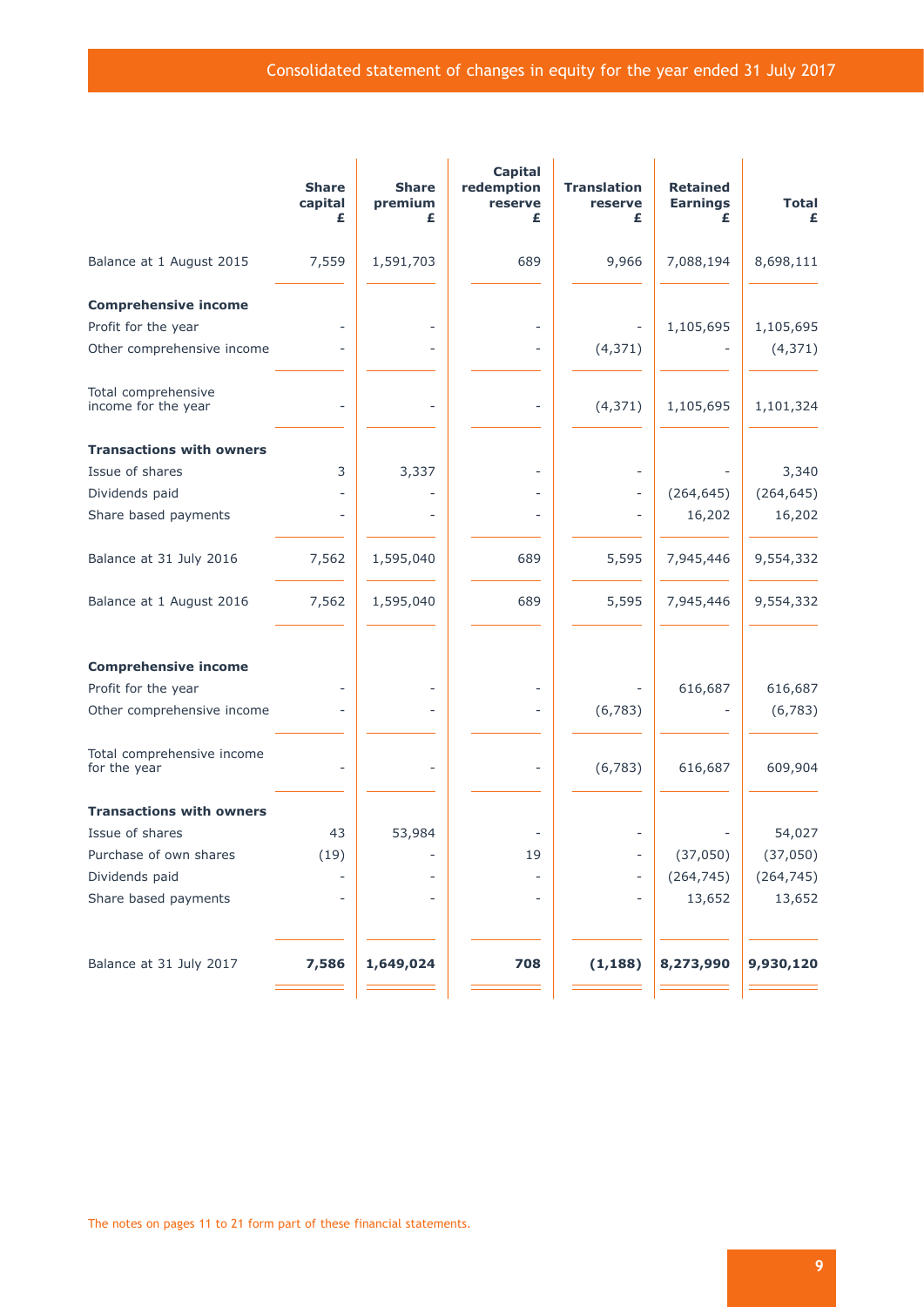|                                                           | 2017       | 2016       |
|-----------------------------------------------------------|------------|------------|
|                                                           | £          | £          |
| Cash flows from operating activities                      |            |            |
| Profit for the year                                       | 616,687    | 1,105,695  |
| Depreciation                                              | 94,104     | 84,067     |
| Exchange differences on translation of foreign operations | (6,783)    | (4, 371)   |
| Share based payments                                      | 13,652     | 16,202     |
| Decrease in receivables                                   | 845,076    | 268,495    |
| Increase in payables                                      | 316,322    | 824,648    |
| Finance income                                            | (39, 416)  | (43, 205)  |
| Corporation tax expense                                   | 194,856    | 277,201    |
|                                                           | 2,034,498  | 2,528,732  |
| <b>Taxation</b>                                           | (242, 047) | (250, 556) |
| Net cash inflow from operating activities                 | 1,792,451  | 2,278,176  |
| Cash flows from investing activities                      |            |            |
| Interest received                                         | 39,416     | 43,205     |
| Purchase of property, plant and equipment                 | (124, 778) | (107, 498) |
| Net cash outflow from investing activities                | (85, 362)  | (64, 293)  |
| Cash flows from financing activities                      |            |            |
| Proceeds from issue of shares                             | 54,027     | 3,340      |
| Purchase of own shares                                    | (37,050)   |            |
| Equity dividends paid                                     | (264, 745) | (264, 645) |
| Net cash outflow from financing activities                | (247,768)  | (261, 305) |
| Increase in cash in the year                              | 1,459,321  | 1,952,578  |
| Cash and cash equivalents at beginning of year            | 10,171,966 | 8,219,388  |
| Cash and cash equivalents at end of year                  | 11,631,287 | 10,171,966 |
|                                                           |            |            |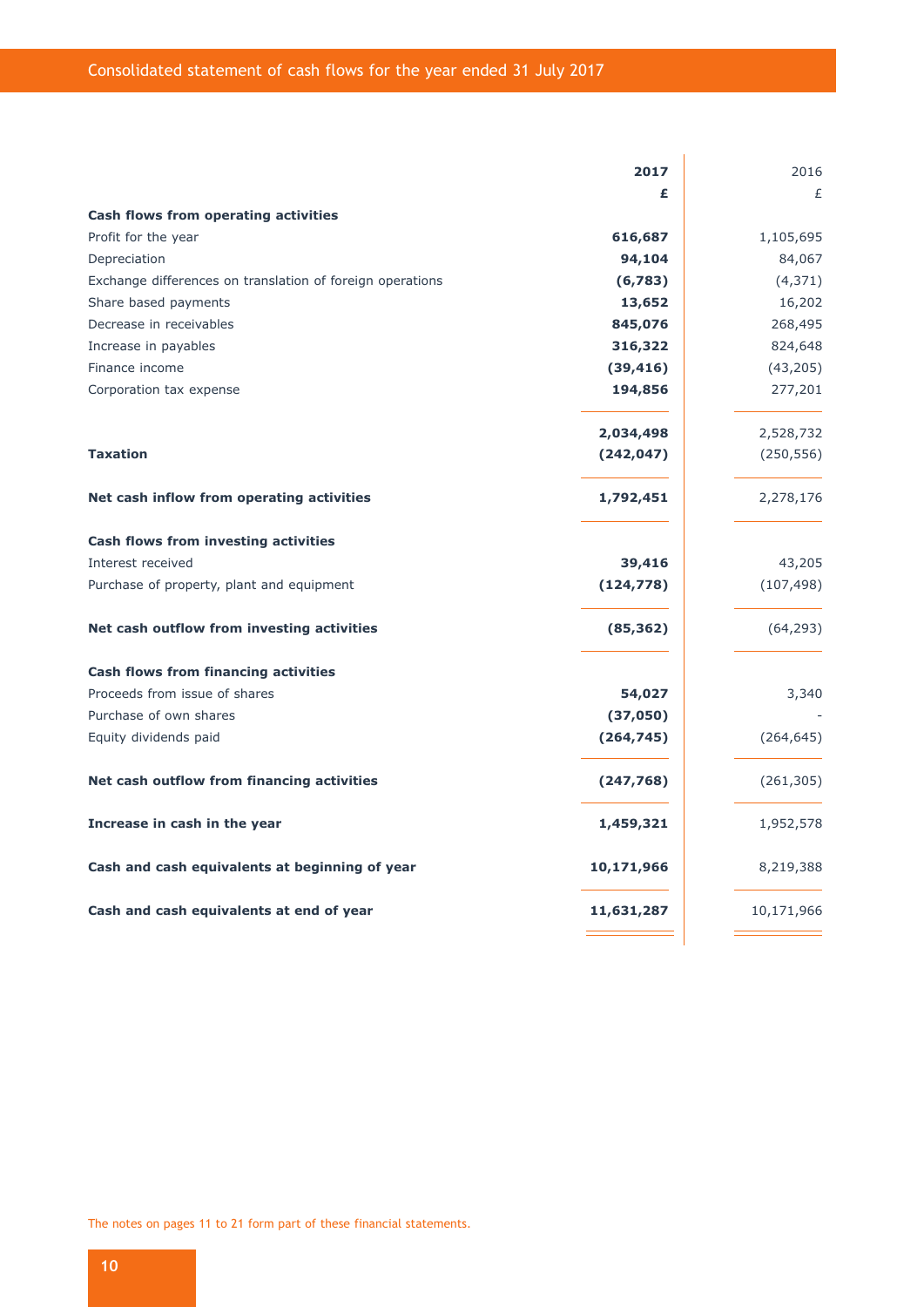# 1. Nature of operations

World Careers Network Plc (the "Company") is a company registered in England and Wales. The consolidated financial statements for the year ended 31 July 2017 comprise the Company and its subsidiary (together referred to as the "Group").

The principal activity of the Group is the provision of Internet based recruitment software for the tracking and selection of applicants. The Group's registered office and principal place of business is 5-7 Bridgeworks, The Crescent, London, SW19 8DR.

# 2. Accounting policies

The principal accounting policies applied in the preparation of these consolidated financial statements are summarised below. They have all been applied consistently throughout the year and the preceding period.

#### Statement of compliance

The financial statements of the Company have been prepared on a going concern basis and in accordance with International Financial Reporting Standards ("IFRS") and their interpretations issued by the International Accounting Standards Board ("IASB"), as adopted by the European Union. They have also been prepared with those parts of the Companies Act 2006 applicable to companies reporting under IFRS.

#### Adoption of new and revised standards

There were no new standards which have been applied in these financial statements. The Group has not adopted any Standards or Interpretations in advance of the required implementation dates. The following standards and interpretations to published standards are not yet effective:

- IFRS 15 Revenue from Contracts with Customers (mandatory effective date 1 January 2018)
- IFRS 16 Leases (mandatory effective date 1 January 2019)
- IFRS 9 Financial Instruments (mandatory effective date 1 January 2018)

The Directors anticipate that the adoption of these Standards in future periods may have an impact on the results and net assets of the group. The approach to implementing the new standards is being considered but the Directors are not yet in a position to quantify the anticipated impact.

Certain of these Standards and Interpretations in future periods will, when adopted, require addition or amendment of the presentation and disclosures in the financial statements of the Group.

#### Basis of preparation

The financial statements are presented in British pounds.

The consolidated financial statements have been prepared on a historical cost basis.

The preparation of financial statements in conformity with IFRS requires management to make judgements, estimates and assumptions that affect the application of policies and reported amounts of assets and liabilities, income and expenses. The estimates and associated assumptions are based on historical experience and various other factors that are believed to be reasonable under the circumstances, the results of which form the basis of making the judgements about carrying values of assets and liabilities that are not readily apparent from other sources. Actual results may differ from these estimates.

#### *Going concern*

After making enquires, the directors have a reasonable expectation that the Group has adequate resources to continue operations for the foreseeable future. For this reason they have adopted the going concern basis in preparing the financial statements.

The accounting policies set out below have been applied consistently to all periods presented in these consolidated financial statements.

The accounting policies have been applied consistently by Group entities

#### Basis of consolidation

The consolidated financial statements incorporate the results of World Careers Network PLC and its subsidiary undertaking for the period to 31 July 2017.Intercompany transactions and balances between the group and subsidiary are therefore eliminated in full.

Where the company has control over an investee, it is classified as a subsidiary. The company controls an investee if all three of the following elements are present: power over the investee, exposure to variable returns from the investee, and the ability of the investor to use its power to affect those variable returns. Control is reassessed whenever facts and circumstances indicate that there may be a change in any of these elements of control.

#### Revenue

The group generates revenues from the following sources; (1) software licences for the provision of e-recruitment software and (2) related implementation and development services.

The Group recognises revenues in accordance with IAS 18: 'Revenue'. This requires the exercise of judgment and the use of estimates in connection with the determination of the amount of revenue to be recognised in each accounting period. In exercising such judgment, the Group draws upon guidance from specific software industry revenue recognition practices which comply with IAS 18: 'Revenue'.

Revenues are recognised net of any tax collected on behalf of local tax authorities.

#### Software Licence

Software licenses are granted on a hosted / subscription basis combined with the support services, so that effectively a service over time is provided. Revenue from such arrangements are recognised rateably over the contractual term and when the following conditions are met;

- Evidence of an arrangement exists;
- The risks and rewards of ownership have been transferred to the customer
- The amount of revenue can be reliably measured and is not subject to future adjustments (i.e. fixed and determinable) and ,
- Collection is probable.

#### Software Implementation

Revenue in respect of project implementation income is recognised with reference to the stage of completion of individual projects at the period end providing that it is probable that the consideration due will be received.

Management undertake an exercise at each period end to estimate the stage of completion of individual projects.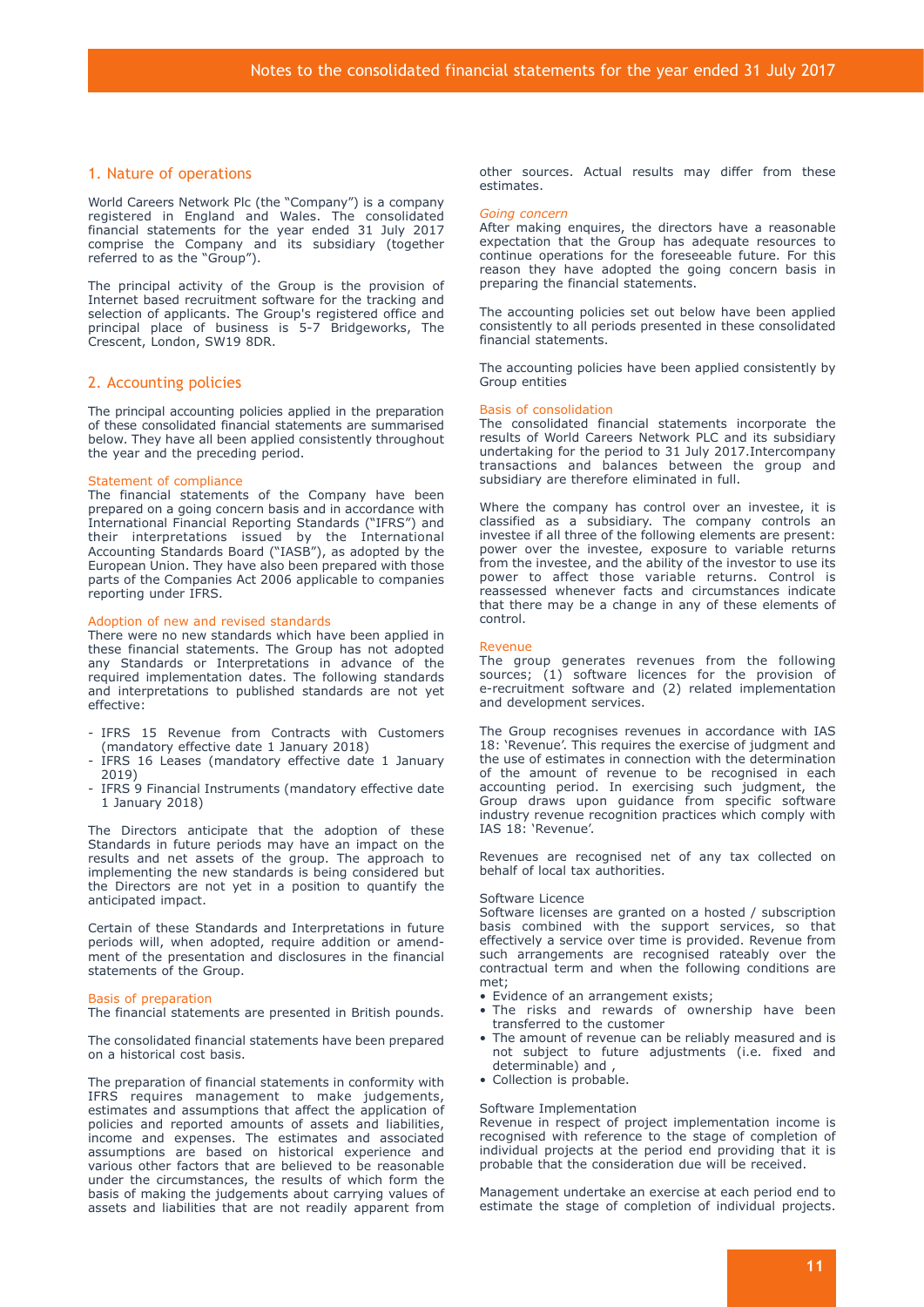Where it is determined that the amount invoiced exceeds the value of the work done, an appropriate amount is deferred to future periods. Similarly, if there are material amounts of unbilled project work at the period end then revenue will be accrued. This assessment considers the progress of each project against milestones such as user acceptance testing and go live status to estimate a reasonable proportion of the revenues to be recognised.

#### Software Development

Revenue from software development services represents fees charged to clients for developing requested additional functionality. Revenue is recognised upon completion when the right to consideration is earned.

#### Property, plant and equipment

Property, plant and equipment is stated at cost, net of depreciation and any provisions for impairment. Depreciation is calculated so as to write off the cost of an asset, less its estimated residual value, over the useful economic life of that asset as follows:

| Computer equipment     | 3 years                      |
|------------------------|------------------------------|
| Office furniture       | 5 years                      |
| Leasehold improvements | Over the remaining period of |
|                        | the lease                    |

Useful economic lives and residual values are assessed annually. Any impairment in value is charged to the statement of comprehensive income.

#### Financial assets

Trade and other receivables are initially recorded at their fair value and subsequently carried at amortised cost, less provision for impairment.

A provision for impairment of trade receivables is established when there is objective evidence that the Group will not be able to collect all amounts due according to the original terms of the receivable. Bad debts are written off when identified.

#### Cash and cash equivalents

Cash and cash equivalents comprise cash balances and deposits held at banks with original maturities of three months or less.

#### Financial liabilities

Financial liabilities held by the Group consist of trade payables and other short term monetary liabilities.

Financial liabilities are initially recognised at fair value and subsequently carried at amortised cost using the effective interest method. The Group has not classified any of its financial liabilities at fair value through profit or loss.

#### Equity instruments

Financial instruments issued by the Group are classified as equity only to the extent that they do not meet the definition of a financial liability. The Group's ordinary shares are classified as equity instruments.

#### Foreign currency

Transactions in foreign currencies are translated to the functional currency at the foreign exchange rate ruling at the date of the transaction. Monetary assets and liabilities denominated in foreign currencies at the balance sheet date are translated to the functional currency at the foreign exchange rate ruling at that date. Foreign exchange differences arising on translation are recognised in the income statement. Non-monetary assets and liabilities that are measured in terms of historical cost in a foreign currency are translated using the exchange rate at the date of the transaction. Non-monetary assets and liabilities denominated in foreign currencies that are

stated at fair value are translated to the functional currency at foreign exchange rates ruling at the dates the fair value was determined.

On consolidation the results of overseas operations are translated into British pounds at rates approximating to those ruling when the transactions took place. All assets and liabilities of overseas operations are translated at the rate ruling at the reporting date. Exchange differences arising on translating the opening net assets at opening rate and the results of overseas operations at actual rate are recognised in other comprehensive income and accumulated in the translation reserve.

#### Taxation

Current tax is provided at amounts expected to be paid (or recovered) using the tax rates and laws that have been enacted or substantively enacted by the date of the statement of financial position.

Deferred taxation is the tax expected to be payable or recoverable on differences between the carrying amounts of assets and liabilities in the financial statements and corresponding tax bases used in the computation of taxable profit, and is accounted for using the balance sheet liability method.

Deferred taxation liabilities are generally recognised on all taxable temporary differences. Deferred taxation assets are recognised to the extent that it is probable that taxable profits will be available against which deductible temporary differences can be utilised.

Deferred taxation is calculated at the tax rates that are expected to apply in the period when the liability is settled or the asset is realised based on tax laws and rates that have been enacted at the statement of financial position date. The carrying value of deferred taxation assets is reviewed at each statement of financial position date and reduced to the extent that it is no longer probable that sufficient taxable profits will be available against which taxable temporary differences can be utilised.

Deferred tax is charged or credited to the income statement, except when it relates to items charged or credited directly to equity, in which case the deferred tax is also dealt with in equity.

#### Pension costs

Contributions to the group's defined contribution pension scheme are charged to the income statement in the period in which they become payable.

#### Research and development expenditure

Expenditure on upgrading and developing software is recognised as an expense in the period in which it is incurred. Costs incurred in the development of new software which meet the criteria set out in the relevant accounting standards are capitalised as intangible assets.

#### Share based payments

Where share options are awarded to employees, the fair value of the options at the date of grant is charged to the income statement over the vesting period. Non-market vesting conditions are taken into account by adjusting the number of equity instruments expected to vest at each statement of financial position date so that, ultimately, the cumulative amount recognised over the vesting period is based on the number of options that eventually vest.

Where the terms and conditions of options are modified before they vest, the increase in the fair value of the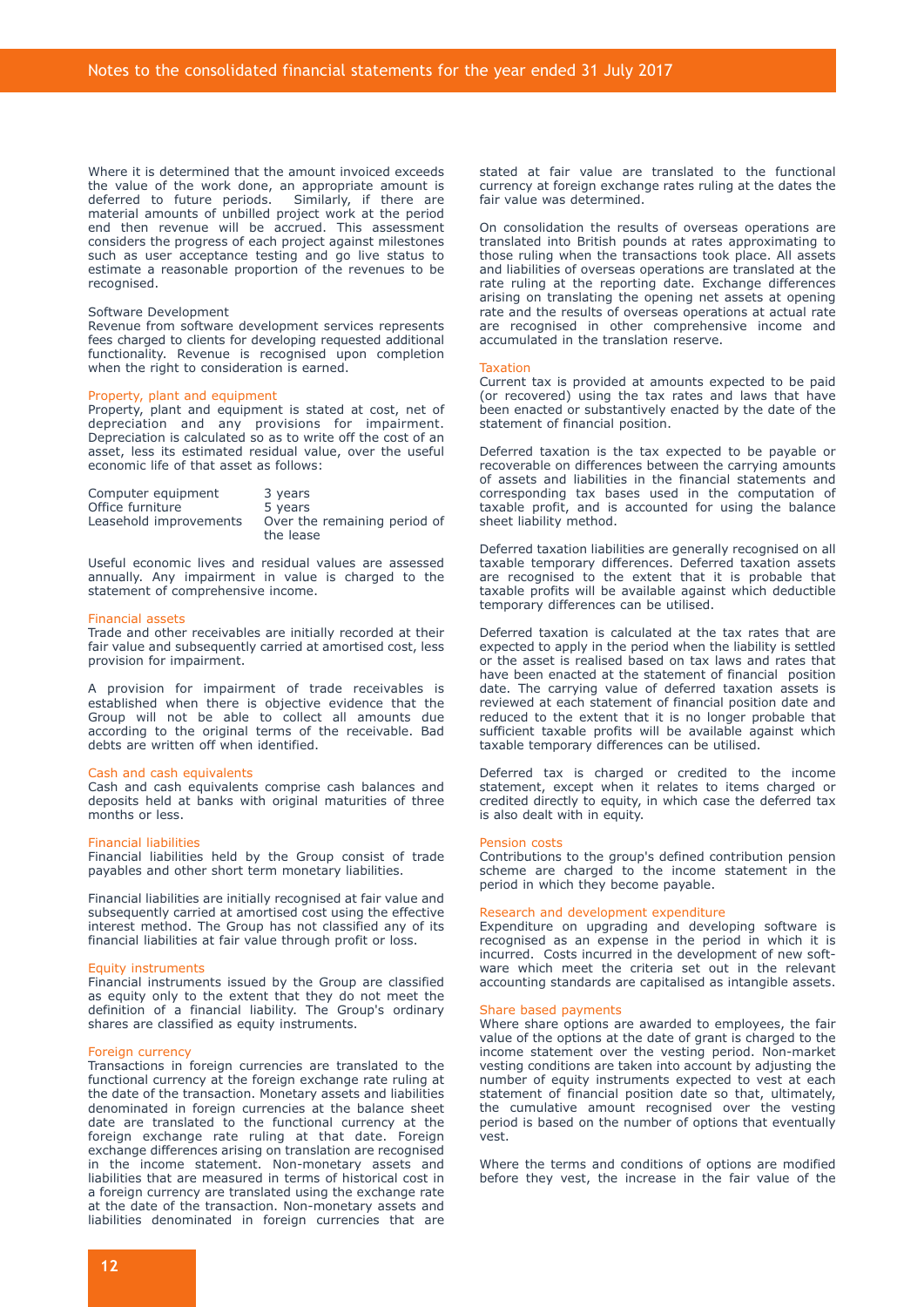options, measured immediately before and after the modification, is also charged to the income statement for the remaining vesting period.

#### Leasing

Rentals paid under operating lease commitments are charged on a straight line basis over the lease term.

#### Dividends

Dividend distributions payable to equity shareholders are included in 'other liabilities' when the dividends have been approved in a general meeting prior to the reporting date.

#### Equity

Ordinary shares are classified as equity. Incremental costs directly attributable to the issue of ordinary shares are recognised as a deduction from equity, net of any tax effects.

#### Key judgments and sources of estimation uncertainty

The estimates and underlying assumptions are reviewed on an on-going basis. Revisions to accounting estimates are recognised in the period in which the estimate is revised if the revision affects only that period or in the period of the revision and future periods if the revision affects both current and future periods.

Judgements made by management in the application of IFRS that have a significant effect on the financial statements and estimates with a significant risk of material adjustment in the next year are discussed below.

#### *Revenue recognition*

Revenue in respect of project income is recognised with reference to management's estimate of the stage of completion of individual projects at the period end based on provision of services to the customer as described in more detail in the accounting policy above. The resulting deferred income is disclosed in Note 14 to the financial statements.

# 3. Segmental Reporting

The Group's operations relate to the provision of Internet based recruitment software for the tracking and selection of applicants and as such the Group has only one operating segment.

Operating segments are reported in a manner consistent with the internal reporting provided to the chief operating decision-maker. The chief operating decision maker has been identified as the management team including the Chief Executive Officer.

#### *Information about geographical areas*

|                                                                        | 2017                             | 2016                             |
|------------------------------------------------------------------------|----------------------------------|----------------------------------|
| <b>Revenue</b><br>United Kingdom<br>United States of America<br>Europe | 6,765,493<br>2,983,270<br>99,285 | 6,011,004<br>2,417,388<br>28,810 |
|                                                                        | 9,848,048                        | 8,457,202                        |

Revenues from one client totalled £1,321,434 (2016 - £1,060,299)

#### **Non-Current Assets**

Non-current assets are materially all in the UK.

| 4. Operating Profit                                                                                   | 2017<br>£ | 2016<br>£ |
|-------------------------------------------------------------------------------------------------------|-----------|-----------|
| This is arrived at<br>after charging:                                                                 |           |           |
| Depreciation of property,<br>plant and equipment                                                      | 94,104    | 84,067    |
| Staff costs (note 5)                                                                                  | 6,950,406 | 5,702,688 |
| Operating lease costs                                                                                 | 149,854   | 138,962   |
| Equity settled share<br>based payments                                                                | 13,652    | 16,202    |
| The analysis of auditor's<br>remuneration is as follows:                                              | 2017<br>£ | 2016<br>£ |
| Fees payable to the group's<br>auditor for the audit of the<br>group's annual financial<br>statements | 31,500    | 29,000    |
| Total audit fees                                                                                      | 31,500    | 29,000    |
| Tax services                                                                                          | 6,913     | 14,661    |
| Total non-audit services                                                                              | 6,913     | 14,661    |
| <b>Total fees</b>                                                                                     | 38,413    | 43,661    |
|                                                                                                       |           |           |

# 5. Staff Costs

The average number of staff employed (including directors) by the group during the financial year amounted to:  $\mathbf{L}$ **2017** 2016

|                                                   | 2017<br><b>Number</b> | ZU 10<br>Number |
|---------------------------------------------------|-----------------------|-----------------|
| Client related                                    | 108                   | 93              |
| Administration                                    | 6                     | 5               |
|                                                   | 114                   | 98              |
| The aggregate payroll<br>costs of the above were: | £                     | £               |
| Wages and salaries                                | 6,288,318             | 5,079,491       |
| Compulsory social security<br>contributions       | 568,325               | 509,776         |
| Pension costs                                     | 93,763                | 113,421         |
|                                                   | 6,950,406             | 5,702,688       |
|                                                   |                       |                 |

Pension costs relate to Company payments to personal pension plans (defined contribution).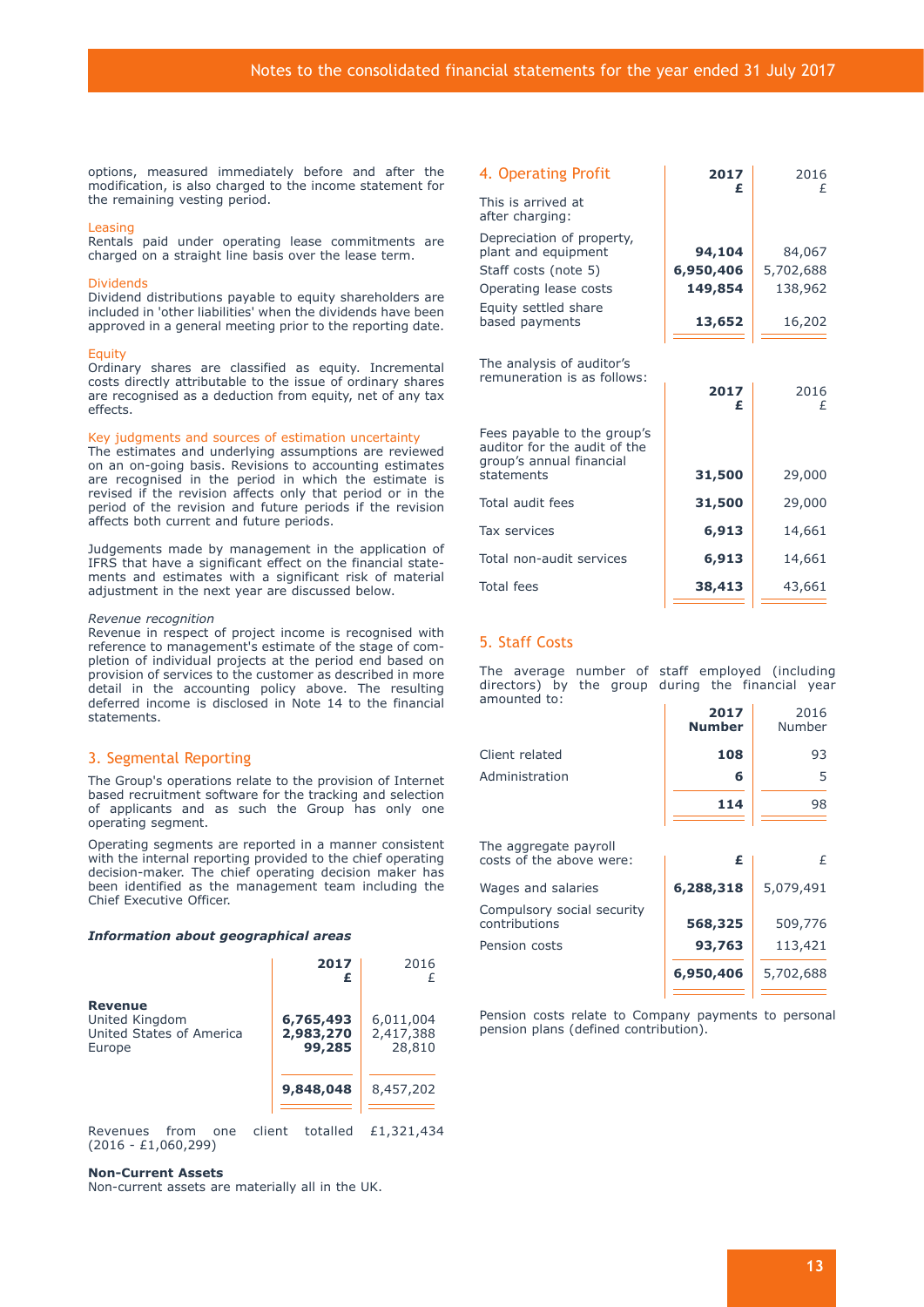# 6. Directors

The directors' remuneration in respect of qualifying services was:

| Year to 31 July 2017 | <b>Salaries</b> | <b>Pension</b> | <b>Benefits</b> | <b>Total</b> |
|----------------------|-----------------|----------------|-----------------|--------------|
|                      | £               |                |                 | £            |
| Charles E H Hipps    | 296,702         |                | -               | 296,702      |
| David K Moore        | 105,741         | 5,600          | 2,815           | 114,156      |
| David J Earland      | 134,268         | 10,516         | 1,270           | 146,054      |
|                      | 536,711         | 16,116         | 4,085           | 556,912      |
|                      |                 |                |                 |              |

During the year directors exercised options resulting in gains of £6,990 (2016 - £Nil).

| Year to 31 July 2016 | <b>Salaries</b> | Pension | <b>Benefits</b> | <b>Total</b><br>£ |
|----------------------|-----------------|---------|-----------------|-------------------|
| Charles E H Hipps    | 255,666         | 35,000  |                 | 290,666           |
| David K Moore        | 107,051         | 5,600   | 3,620           | 116,271           |
| David J Earland      | 133,364         | 7,000   | 1,583           | 141,947           |
|                      | 496,081         | 47,600  | 5,203           | 548,884           |
|                      |                 |         |                 |                   |

# Share options

Share options granted to directors are set out below:

| <b>Name</b>                                                                                                                                                                                                                                                                                                                                                                           | <b>Number</b><br>at $1$<br><b>August</b><br>2016                                                                                                                                | <b>Granted</b><br>in year | <b>Exercised</b>    | <b>Number</b><br>at 31<br>July<br>2017                                                                                                                                         | <b>Exercise</b><br>price                                                                                                                                                                               | Date from which<br>exercisable                                                                                                                                                                                                                                                                                                                                                                                 | <b>Expiry date</b>                                                                                                                                                                                                                                                                                                                                                                                           |
|---------------------------------------------------------------------------------------------------------------------------------------------------------------------------------------------------------------------------------------------------------------------------------------------------------------------------------------------------------------------------------------|---------------------------------------------------------------------------------------------------------------------------------------------------------------------------------|---------------------------|---------------------|--------------------------------------------------------------------------------------------------------------------------------------------------------------------------------|--------------------------------------------------------------------------------------------------------------------------------------------------------------------------------------------------------|----------------------------------------------------------------------------------------------------------------------------------------------------------------------------------------------------------------------------------------------------------------------------------------------------------------------------------------------------------------------------------------------------------------|--------------------------------------------------------------------------------------------------------------------------------------------------------------------------------------------------------------------------------------------------------------------------------------------------------------------------------------------------------------------------------------------------------------|
| David K Moore<br>David K Moore<br>David K Moore<br>David K Moore<br>David K Moore<br>David K Moore<br>David K Moore<br>David K Moore<br>David K Moore<br>David K Moore<br>David K Moore<br>David J Earland<br>David J Earland<br>David J Earland<br>David J Earland<br>David J Earland<br>David J Earland<br>David J Earland<br>David J Earland<br>David J Earland<br>David J Earland | 10,000<br>10,000<br>10,000<br>8,500<br>10,000<br>10,000<br>10,000<br>10,000<br>10,000<br>2,500<br>5,400<br>6,000<br>9,150<br>7,600<br>6,500<br>6,500<br>6,500<br>2,250<br>3,360 | 2,500<br>3,400            | (10,000)<br>(5,400) | 10,000<br>10,000<br>8,500<br>10,000<br>10,000<br>10,000<br>10,000<br>10,000<br>2,500<br>2,500<br>6,000<br>9,150<br>7,600<br>6,500<br>6,500<br>6,500<br>2,250<br>3,360<br>3,400 | 137.5p<br>147.5p<br>112.5p<br>88.5p<br>88.5p<br>105p<br>157.5p<br>190.0p<br>320.0p<br>187.5p<br>212.5p<br>147.5p<br>112.5p<br>88.5p<br>88.5p<br>105p<br>157.5p<br>190.0p<br>320.0p<br>187.5p<br>212.5p | 18 December 2009<br>13 December 2010<br>11 December 2011<br>11 December 2012<br>10 December 2013<br>12 December 2014<br>12 December 2015<br>12 December 2016<br>25 March 2018<br>21 March 2019<br>27 March 2020<br>13 December 2010<br>11 December 2011<br>11 December 2012<br>10 December 2013<br>12 December 2014<br>12 December 2015<br>12 December 2016<br>25 March 2018<br>21 March 2019<br>27 March 2020 | 17 December 2016<br>12 December 2017<br>10 December 2018<br>10 December 2019<br>9 December 2020<br>11 December 2021<br>11 December 2022<br>11 December 2023<br>24 March 2025<br>20 March 2026<br>26 March 2027<br>12 December 2017<br>10 December 2018<br>10 December 2019<br>9 December 2020<br>11 December 2021<br>11 December 2022<br>11 December 2023<br>24 March 2025<br>20 March 2026<br>26 March 2027 |
|                                                                                                                                                                                                                                                                                                                                                                                       |                                                                                                                                                                                 |                           |                     |                                                                                                                                                                                |                                                                                                                                                                                                        |                                                                                                                                                                                                                                                                                                                                                                                                                |                                                                                                                                                                                                                                                                                                                                                                                                              |

# 7. Share based payments

The following information is relevant in the determination of the fair value of options granted under the equity settled share based remuneration schemes operated by the Company

|                                                                                                                   | 2017                 | 2016                 |
|-------------------------------------------------------------------------------------------------------------------|----------------------|----------------------|
| Equity $-$ settled                                                                                                |                      |                      |
| Option pricing model used                                                                                         | <b>Black-Scholes</b> | Black-Scholes        |
| Weighted average share price and exercise<br>price at grant date (p.)<br>Weighted average contractual life (days) | 212.5/212.5<br>1,825 | 187.5/187.5<br>1,825 |
| Expected volatility                                                                                               | 10%                  | 10%                  |
| Expected dividend yield                                                                                           | 3.0%                 | $3.0\%$              |
| Risk free interest rate                                                                                           | 3.5%                 | 3.5%                 |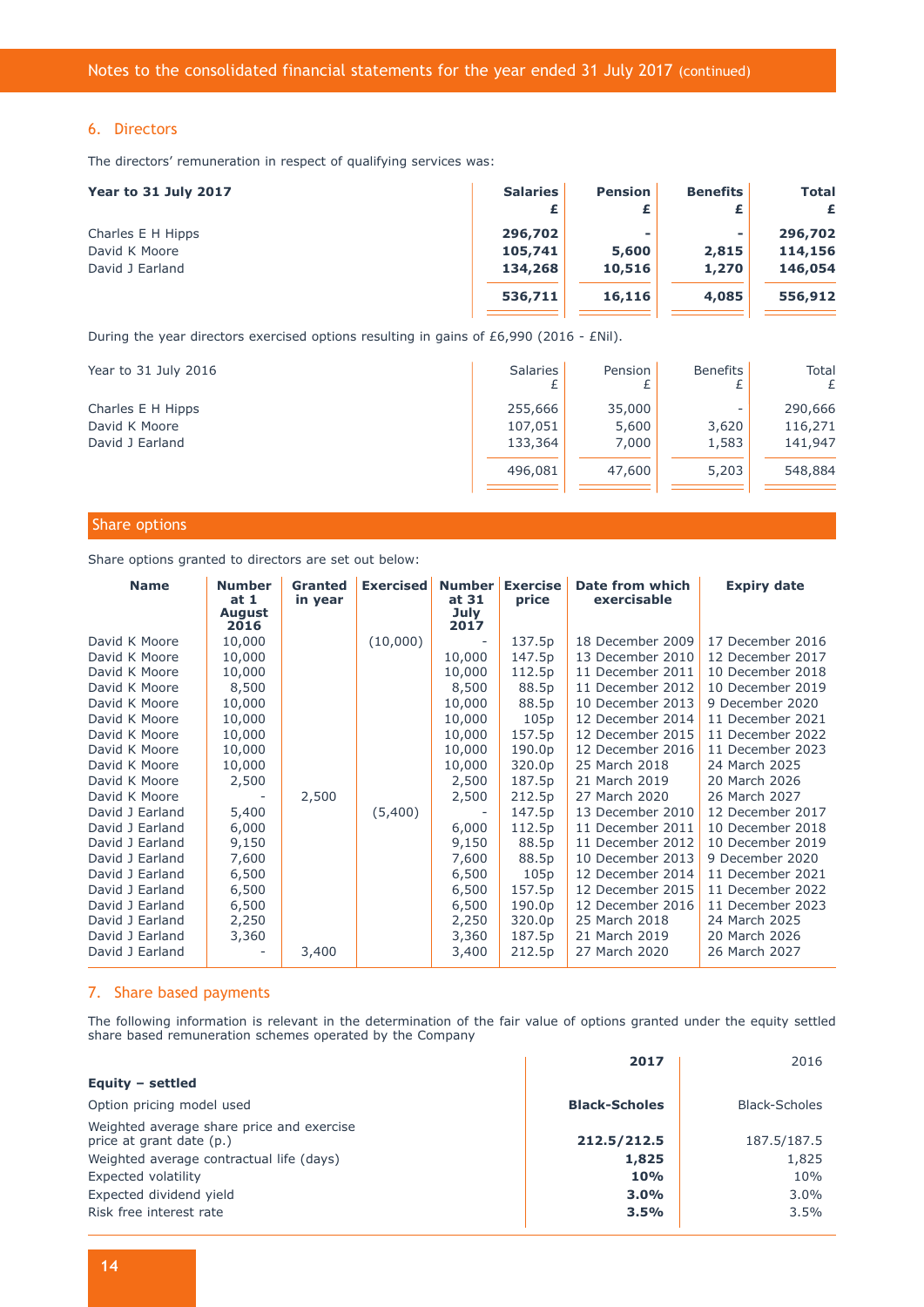# 8. Taxation

|                                             | 2017    | 2016      |
|---------------------------------------------|---------|-----------|
|                                             | £       | £         |
| <b>Current tax</b>                          |         |           |
| - current year                              | 181,143 | 285,445   |
| - prior year                                | 8,534   | (13, 044) |
|                                             | 189,677 | 272,401   |
| Deferred tax - current year                 | 5,179   | 4,800     |
|                                             | 194,856 | 277,201   |
| Footnig officialize tour elements for users |         |           |

# Factors affecting tax charge for year

The tax assessed for the year differs from the standard rate of corporation tax in the UK of 19.7% (2016 - 20%). The differences are explained below:

|                                                                                                                                                                            | 2017<br>£                           | 2016<br>£                            |
|----------------------------------------------------------------------------------------------------------------------------------------------------------------------------|-------------------------------------|--------------------------------------|
| Profit on ordinary activities before tax                                                                                                                                   | 811,543                             | 1,382,896                            |
| Profit on ordinary activities multiplied by standard rate<br>of corporation tax in the UK of 19.7% (2016 - 20%)                                                            | 159,874                             | 276,579                              |
| Effects of:<br>Effect of tax rates in foreign jurisdictions<br>Expenses not deductible for tax purposes<br>Other differences<br>Adjustments in respect of previous periods | 25,124<br>5,399<br>(4,075)<br>8,534 | 9,511<br>1,340<br>2,815<br>(13, 044) |
| Total tax charge in income statement                                                                                                                                       | 194,856                             | 277,201                              |
| <b>Deferred tax</b>                                                                                                                                                        |                                     |                                      |

On 31 July 2017 there was a recognised deferred tax liability.

| 2017<br>£ | 2016   |
|-----------|--------|
| 21,822    | 16,643 |
| 21,822    | 16,643 |
|           |        |

The movement in deferred tax is shown below:

|                                                                                              | 2017            | 2016            |
|----------------------------------------------------------------------------------------------|-----------------|-----------------|
|                                                                                              | £               | £               |
| At 1 August<br>Recognised in income statement                                                | 16,643<br>5,179 | 11,843<br>4,800 |
|                                                                                              |                 |                 |
| At 31 July 2017                                                                              | 21,822          | 16,643          |
| 9. Dividends                                                                                 |                 |                 |
|                                                                                              | 2017            | 2016            |
| Ordinary shares                                                                              | £               | £               |
| Final dividend paid for the prior year of<br>$3.5p$ (2016 - 3.5p) per share                  | 264,745         | 264,645         |
| Ordinary shares<br>Final dividend proposed for the year of<br>$3.5p$ (2016 - 3.5p) per share | 265,510         | 264,692         |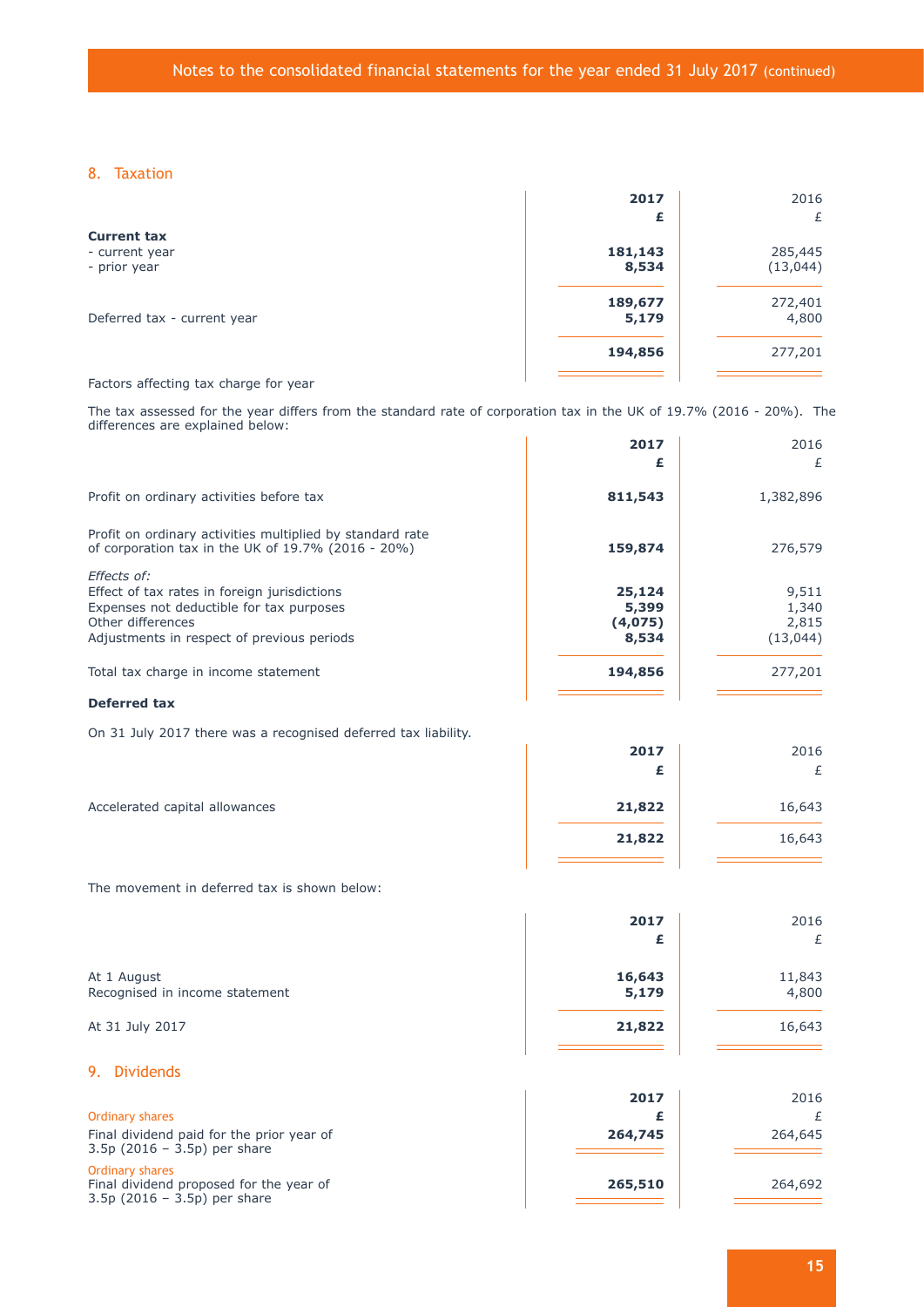# 10. Earnings per share

### Basic earnings per share

This is calculated by dividing the profit of £616,687 (2016 - £1,105,695), being the profit attributable to ordinary shareholders by the weighted average number of ordinary shares in issue throughout the year of 7,568,480 (2016 - 7,561,263).

### Diluted earnings per share

The weighted average number of shares for 2017 for this calculation was 7,662,261 (2016 - 7,645,920). This is calculated based on the weighted average number of ordinary shares adjusted by 93,781 (2016 - 84,657) to recognise the effect of the potential issue of further ordinary shares as a result of the exercise of share options.

# 11. Property, plant and equipment

|                              | <b>Leasehold</b><br>improvements | <b>Computer</b><br>equipment | <b>Office</b><br>furniture | <b>Total</b> |
|------------------------------|----------------------------------|------------------------------|----------------------------|--------------|
|                              | £                                | £                            | £                          | £            |
| Cost                         |                                  |                              |                            |              |
| At 1 August 2015             | 70,293                           | 326,574                      | 22,313                     | 419,180      |
| Additions                    | 5,134                            | 77,161                       | 25,203                     | 107,498      |
| At 31 July 2016              | 75,427                           | 403,735                      | 47,516                     | 526,678      |
| At 1 August 2016             | 75,427                           | 403,735                      | 47,516                     | 526,678      |
| Additions & FX adj on reval. | (8)                              | 96,654                       | 28,132                     | 124,778      |
| At 31 July 2017              | 75,419                           | 500,389                      | 75,648                     | 651,456      |
| Depreciation                 |                                  |                              |                            |              |
| At 1 August 2015             | 68,434                           | 225,811                      | 8,192                      | 302,437      |
| Charge in the year           | 2,003                            | 74,751                       | 7,313                      | 84,067       |
| At 31 July 2016              | 70,437                           | 300,562                      | 15,505                     | 386,504      |
| At 1 August 2016             | 70,437                           | 300,562                      | 15,505                     | 386,504      |
| Charge in the year           | 1,482                            | 81,147                       | 11,475                     | 94,104       |
| At 31 July 2017              | 71,919                           | 381,709                      | 26,980                     | 480,608      |
| Net book value               |                                  |                              |                            |              |
| At 31 July 2017              | 3,500                            | 118,680                      | 48,668                     | 170,848      |
| At 31 July 2016              | 4,990                            | 103,173                      | 32,011                     | 140,174      |
| At 31 July 2015              | 1,859                            | 100,763                      | 14,121                     | 116,743      |
|                              |                                  |                              |                            |              |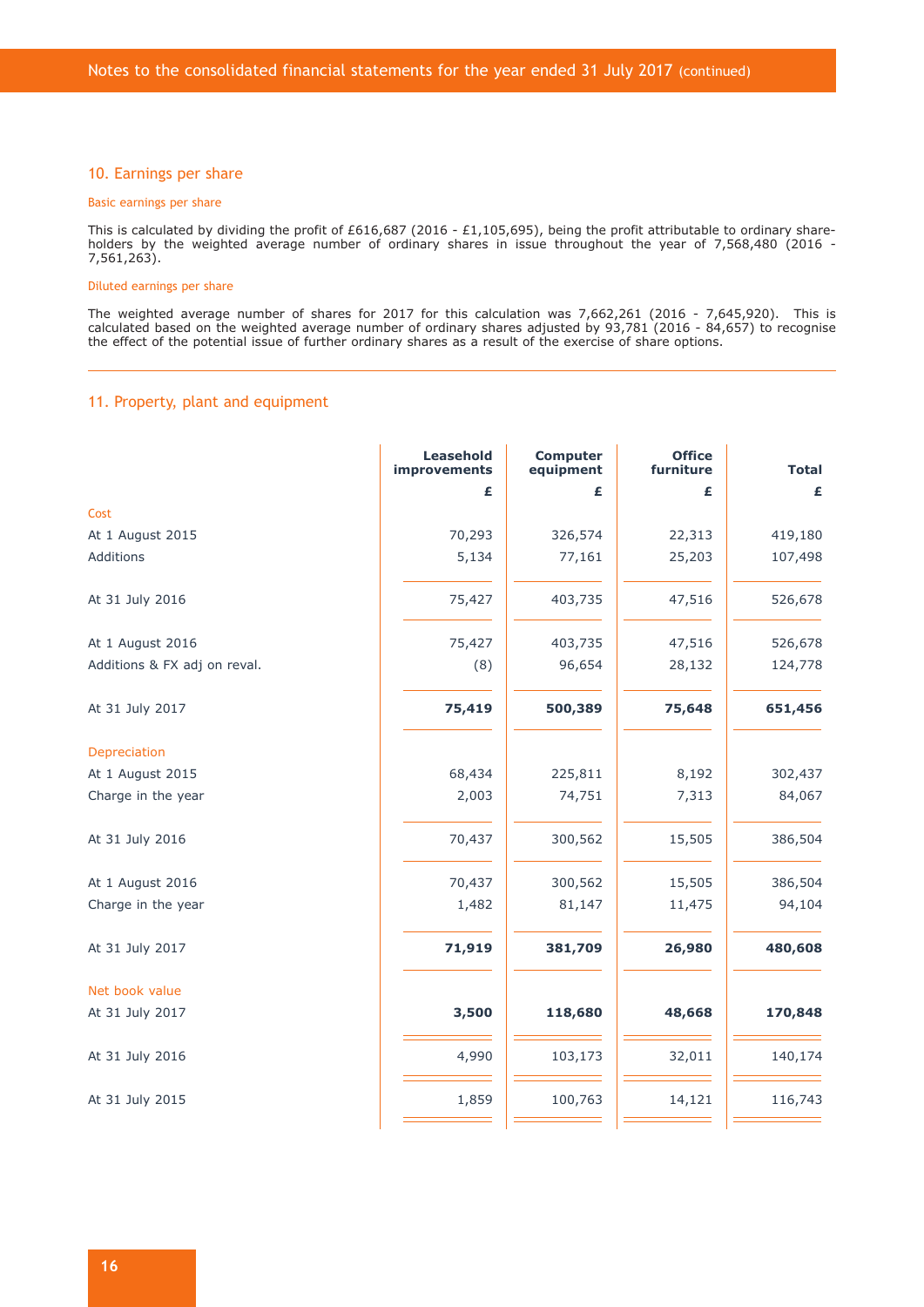# 12. Trade and other receivables

|                                                                                                    | 2017      | 2016      |
|----------------------------------------------------------------------------------------------------|-----------|-----------|
|                                                                                                    | £         | £         |
| Trade receivables                                                                                  | 1,206,845 | 2,140,103 |
| Total financial assets other than cash and cash<br>equivalents classified as loans and receivables | 1,206,845 | 2,140,103 |
| Prepayments                                                                                        | 205,874   | 131,056   |
| Other receivables                                                                                  | 41,388    | 28,024    |
|                                                                                                    | 1,454,107 | 2,299,183 |

# 13. Cash and cash equivalents

|                          | 2017       | 2016       |
|--------------------------|------------|------------|
|                          | -          |            |
| Cash at bank and in hand | 11,631,288 | 10,171,966 |

# 14. Trade and other payables

|                                                                                                      | 2017      | 2016      |
|------------------------------------------------------------------------------------------------------|-----------|-----------|
|                                                                                                      | £         | £         |
| Trade payables                                                                                       | 311,640   | 215,030   |
| Accruals                                                                                             | 829,331   | 809,673   |
| <b>Total financial liabilities classified as financial</b><br>liabilities measured at amortised cost | 1,140,971 | 1,024,703 |
| Taxation and social security                                                                         | 578,221   | 540,238   |
| Deferred income                                                                                      | 1,464,375 | 1,302,304 |
|                                                                                                      | 3,183,567 | 2,867,245 |

# 15. Called up share capital

|                                                                                                                                         | 2017  | 2016  |
|-----------------------------------------------------------------------------------------------------------------------------------------|-------|-------|
|                                                                                                                                         |       |       |
| Authorised, called up, allotted and fully paid<br>2017-7,586,004 (2016 - 7,562,638, 2015 - 7,559,438)<br>ordinary shares of £0.001 each | 7,586 | 7,562 |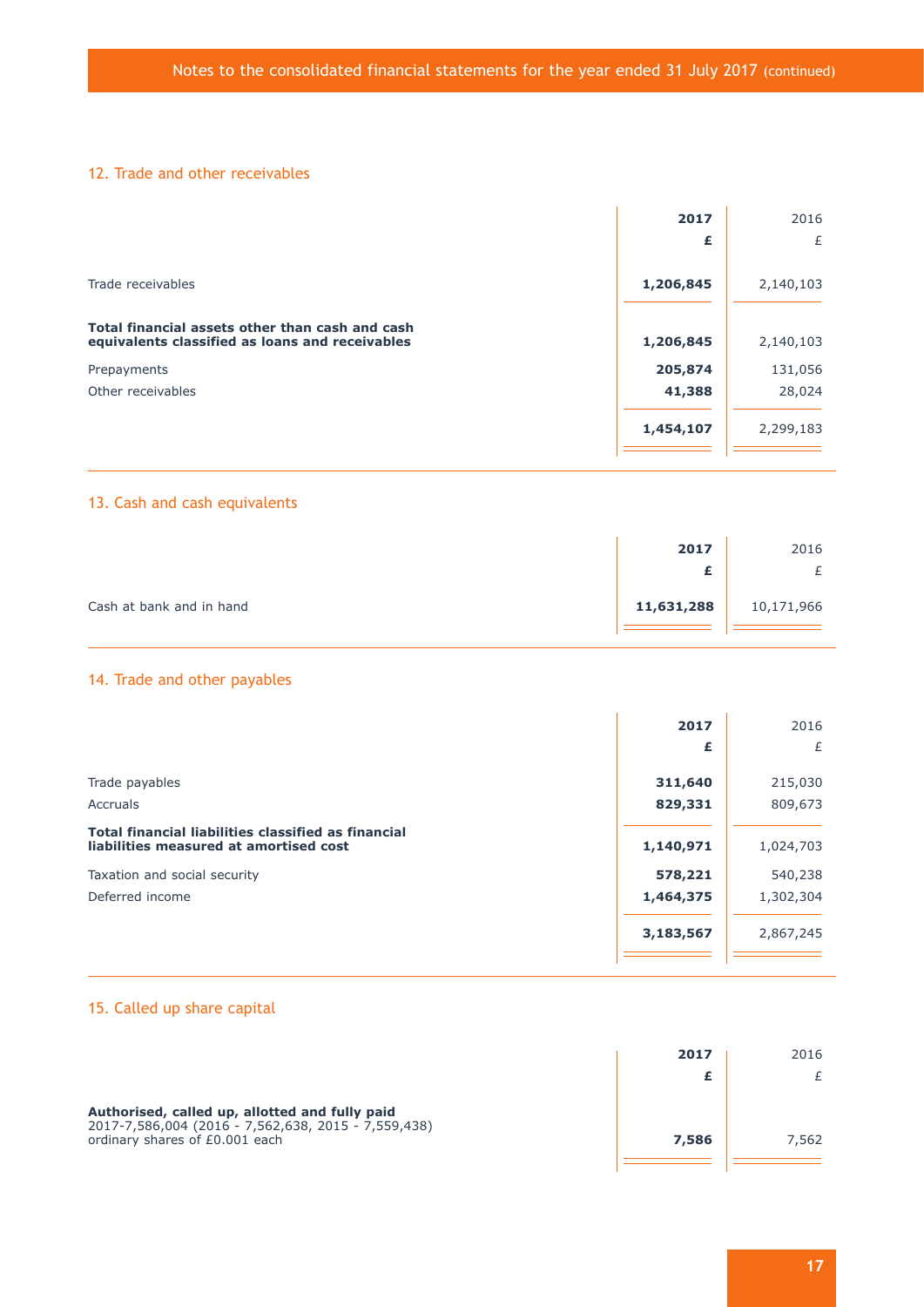|                            | 2017          | 2016      |
|----------------------------|---------------|-----------|
|                            | <b>Number</b> | Number    |
|                            |               |           |
| Balance at start of period | 7,562,638     | 7,559,438 |
| <b>Buyback</b>             | (19,500)      |           |
| Issued during the year     | 42,866        | 3,200     |
| Balance at end of period   | 7,586,004     | 7,562,638 |

42,866 Ordinary shares of £0.001 were issued on the exercise of approved share options, 1,500 in October 2016, 700 in November 2016,12,000 in December 2016, 16,000 in February 2017, 600 in March 2016, 6,666 in May 2017 and 5,400 in June 2017. The total consideration amounted to £54,027.

The market price of the Company's ordinary shares at 31 July 2017 was 217.5p and the range during the financial year was from 162.5p to 225p.

19,500 Ordinary shares of £0.001 were bought back on 15 February 2017 and have been cancelled. The total consideration amounted to £37,050.

#### Share options

The Company operates two equity-settled share based remuneration schemes for employees: a United Kingdom tax authority approved scheme and an unapproved scheme.

At 31 July 2017 the following share options under approved schemes were outstanding in respect of the ordinary £0.001 shares:

| Date of grant    | At 1<br>August<br>2016 | Granted                  |                          | <b>Lapsed Exercised</b>  | At 31<br>July<br>2017    | <b>Nominal</b><br><b>Value</b><br>£ | <b>Period of option</b>             | <b>Exercise</b><br>price per<br>share |
|------------------|------------------------|--------------------------|--------------------------|--------------------------|--------------------------|-------------------------------------|-------------------------------------|---------------------------------------|
| 18 December 2006 | 13,750                 | $\sim$                   | (1,750)                  | (12,000)                 | $\overline{\phantom{a}}$ | 13                                  | 18 December 2009 - 17 December 2016 | 137.5p                                |
| 13 December 2007 | 26,983                 | $\overline{\phantom{a}}$ | $\overline{\phantom{a}}$ | (9,233)                  | 17,750                   | 32                                  | 13 December 2010 - 12 December 2017 | 147.5p                                |
| 11 December 2008 | 31,833                 | $\overline{\phantom{a}}$ | -                        | (3, 333)                 | 28,500                   | 41                                  | 11 December 2011 - 10 December 2018 | 112.5p                                |
| 11 December 2009 | 31,050                 | $\overline{\phantom{a}}$ | (1,000)                  | (4,600)                  | 25,450                   | 54                                  | 11 December 2012 - 10 December 2019 | 88.5p                                 |
| 10 December 2010 | 33,300                 | $\overline{\phantom{a}}$ | (1,000)                  | (4,000)                  | 28,300                   | 54                                  | 10 December 2013 - 09 December 2020 | 88.5p                                 |
| 12 December 2011 | 38,650                 | $\overline{\phantom{a}}$ | (1,000)                  | (5,200)                  | 32,450                   | 57                                  | 12 December 2014 - 11 December 2021 | 105p                                  |
| 12 December 2012 | 42,520                 | $\overline{\phantom{a}}$ | (1,000)                  | (4,500)                  | 37,020                   | 61                                  | 12 December 2015 - 11 December 2022 | 157.5p                                |
| 12 December 2013 | 47,000                 | $\overline{\phantom{a}}$ | (5,800)                  | $\overline{\phantom{a}}$ | 41,200                   | 54                                  | 12 December 2016 - 11 December 2023 | 190.0p                                |
| 25 March 2015    | 34,685                 | $\overline{\phantom{a}}$ | (5, 105)                 | $\overline{\phantom{a}}$ | 29,580                   | 35                                  | 25 March 2018 - 24 March 2025       | 320.0p                                |
| 21 March 2016    | 26,237                 | $\overline{\phantom{a}}$ | (2,967)                  | $\overline{\phantom{a}}$ | 23,270                   | 26                                  | 21 March 2019 - 20 March 2026       | 187.5p                                |
| 27 March 2017    |                        | $-26,580$                | ٠                        | $\overline{\phantom{a}}$ | 26,580                   | 27                                  | 27 March 2020 - 26 March 2027       | 212.5p                                |
|                  |                        |                          |                          |                          |                          |                                     |                                     |                                       |
|                  | 326,008                | 26,580                   | (19,622)                 | (42, 866)                | 290,100                  |                                     |                                     |                                       |
|                  |                        |                          |                          |                          |                          |                                     |                                     |                                       |

Directors' interests in share options are disclosed in note 6. The weighted average exercise price of the outstanding options at 1 August 2016 and 31 July 2017 was 153p and 162p respectively. The weighted average exercise price of options which were exercised or lapsed during the year was 126p and 202p respectively. The weighted average share price at the date of exercise was 186p.

Options granted are subject to a 3 year vesting period and must be exercised within 7 years of the vesting date after which the options will lapse. Option holders wising to exercise options are required to complete a Notice of Exercise form and send it to the Company Secretary together with a remittance of the exercise amount either by cheque or bank transfer.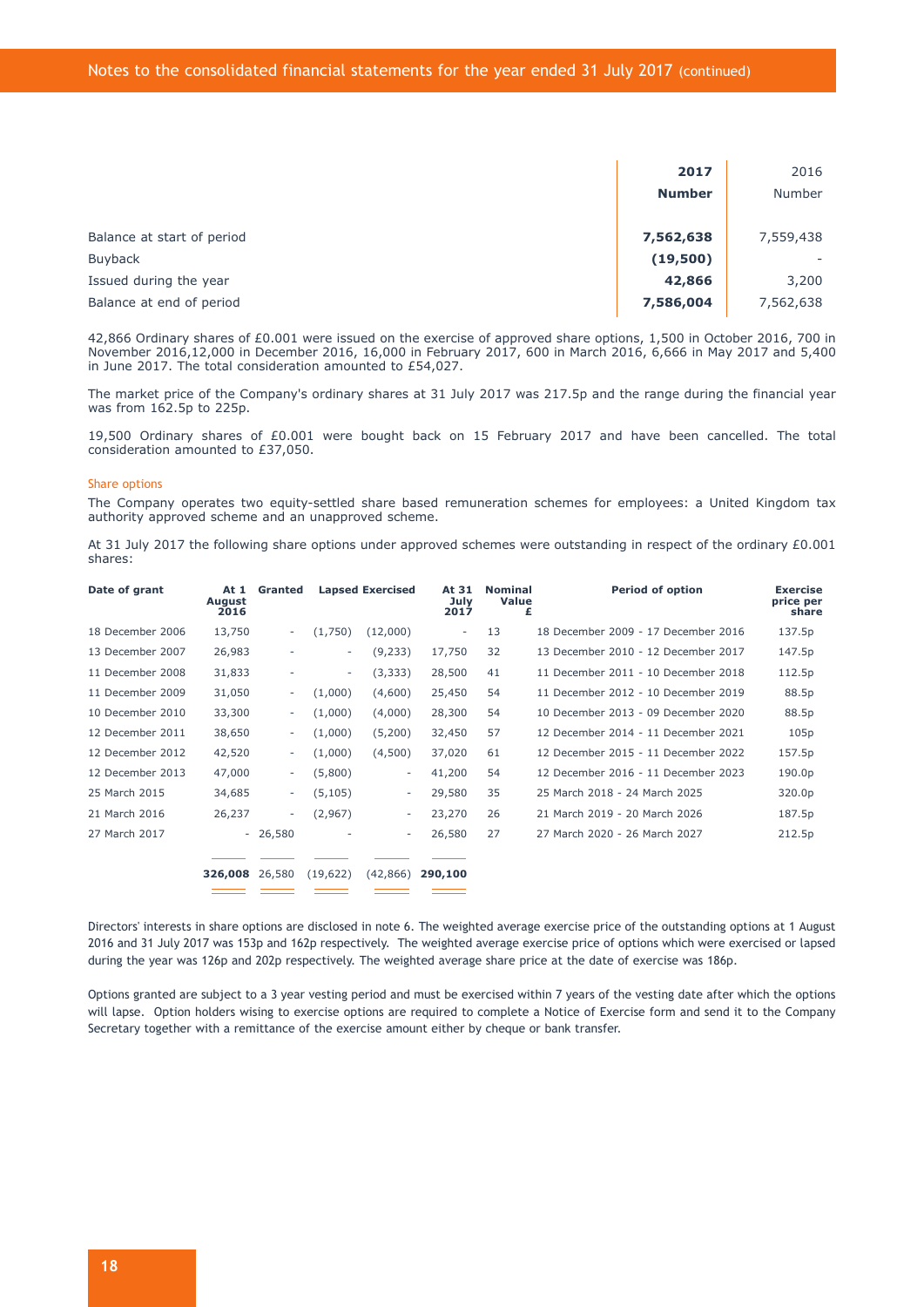# 16. Reserves

The share premium account represents the proceeds from the issue of share capital in excess of the nominal value of the shares issued less expenses of issue.

The capital redemption reserve represents the nominal value of the own shares purchased by the Company.

The translation reserve represents the cumulative foreign exchange differences arising on the translation of the overseas subsidiary.

The retained earnings represent all other net gains and losses and transactions with owners (e.g. dividends) not recognised elsewhere.

# 17. Operating leases

As at 31 July 2017, the Group had commitments under non-cancellable operating leases for land and buildings as set out below:

|                                                   | 2017      | 2016    |
|---------------------------------------------------|-----------|---------|
| Total future value of minimum lease payments due: | £         |         |
| In one year                                       | 158,330   | 88,105  |
| In two to five years                              | 738,873   | 49,995  |
| In over five years                                | 606,932   |         |
|                                                   | 1,504,135 | 138,100 |
|                                                   |           |         |

# 18. Ultimate controlling party

Charles Hipps, a director, is the Company's controlling shareholder.

# 19. Financial instruments

The Group's financial instruments comprise cash and cash equivalents and various items such as trade receivables, other receivables and trade payables that arise directly from its operations. Management's policy on each is described in Note 2. The Group has not entered into derivatives transactions nor does it trade in financial instruments as a matter of policy. The main risks arising from the Group's financial instruments are liquidity risk, interest rate risk, foreign currency risk and credit risk. Operations are financed through working capital management.

There were no derivative instruments outstanding at 31 July 2017 or 2016.

#### Liquidity and interest rate risk

The Group's policy in respect of interest rate risk and liquidity risk is to retain in readily accessible bank deposit accounts sufficient funds to enable the group to meet its debts as they fall due, whilst earning interest at a guaranteed rate. At the balance sheet date cash funds of £8,400,000 (2016 - £4,800,000) were held in a 10 day notice treasury reserve account at 0.05%, and £1,250,000 (2016 - £4,000,000) were held in an instant access account at 0.01%. The balance of the cash was held in various current accounts, all of which are accessible on demand.

The Group's trade payables, other payables and accrued expenses are generally due between one and three months.

Interest rate risk showing a 1% increase on floating rate deposits is as follows:

|                               | 2017   | 2016   |
|-------------------------------|--------|--------|
|                               | £'000  | £'000  |
| 1% increase in interest rates | 96,500 | 88,000 |
|                               |        |        |

The rate of interest currently received is such that any decrease would have no material impact on the company's results.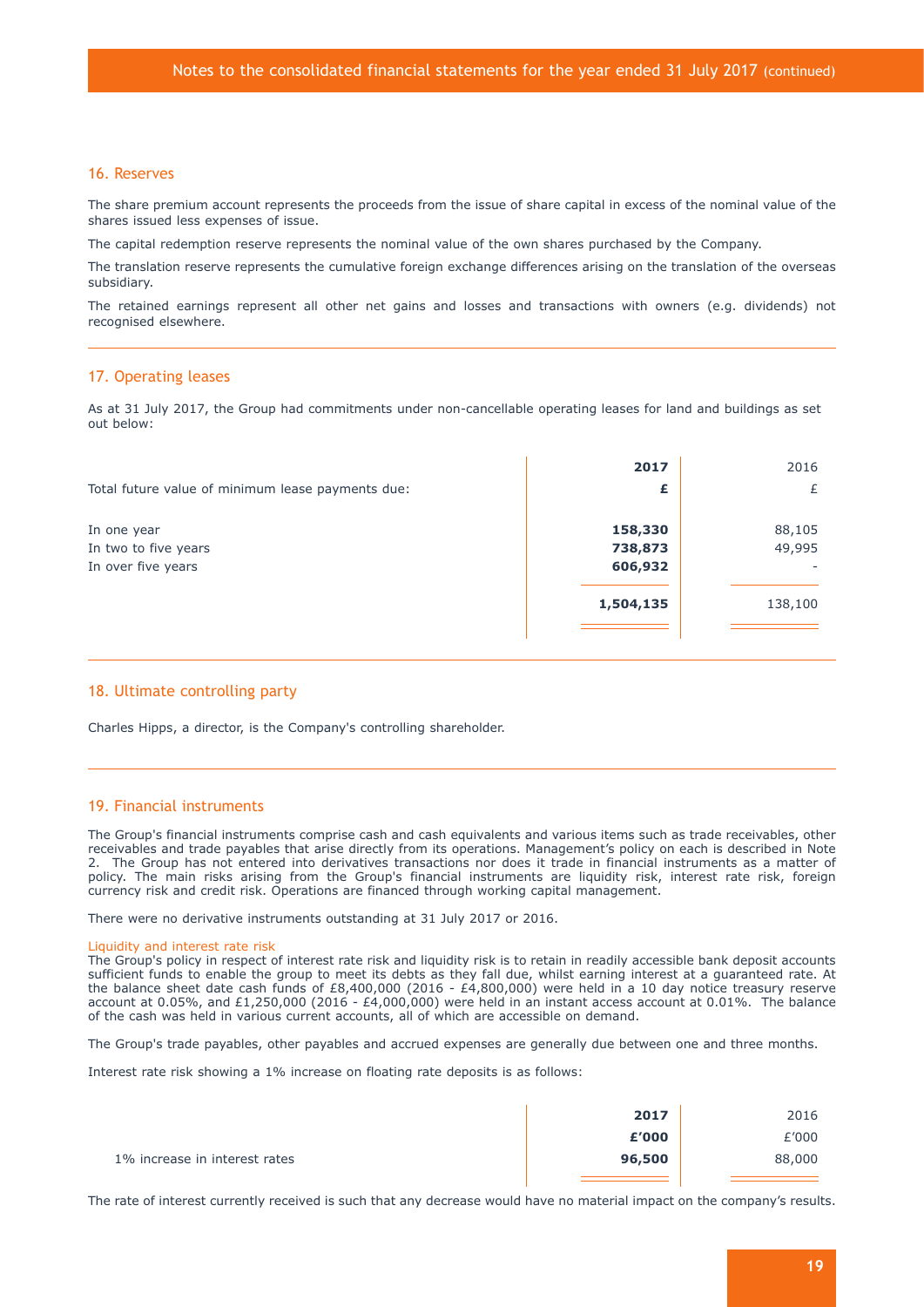#### Foreign currency risk

In relation to currency risk, the Company holds local currency accounts in the currencies in which it transacts, and the foreign exchange impact is considered when transferring monies between currency accounts. The group holds relatively small amounts of foreign currency cash and trade debtors at the year end and its exposure to gain or loss is limited.

#### Credit risk

The Group's principal financial assets are bank balances and cash and trade and other receivables. The Group's credit risk is primarily attributable to its trade receivables. The amounts presented in the statement of financial position are net of allowances for doubtful debts. It is group policy to assess the credit risk of new customers and to factor the information from these credit ratings into future dealings with the customers. At the balance sheet date there were no significant concentrations of credit risk. The maximum exposure to credit risk is represented by the carrying amount of each financial asset in the balance sheet

| <b>Trade receivable ageing</b> | 2017      | 2016      |
|--------------------------------|-----------|-----------|
|                                | £'000     | £'000     |
| Under 30 days                  | 758,615   | 1,826,176 |
| Between 31 and 60 days         | 278,080   | 183,054   |
| Between 61 and 90 days         | 38,849    | 73,855    |
| Over 90 days                   | 131,301   | 57,018    |
|                                | 1,206,845 | 2,140,103 |

Trade Receivables that are overdue but not impaired as at the Balance Sheet date amounted to £448,230 (2016 - £313,927).

Cash and cash equivalents are held in sterling in UK banks and USD in UK and US banks.

#### Financial assets

The floating rate financial assets comprise interest earning bank deposits at rates offered by the bank. The Group has no fixed rate deposits.

### Fair values

In management's opinion there is no material difference between the book value and fair value of any of the Group's financial instruments.

#### Classes of financial instruments

The classes of financial instruments are the same as the line items included on the face of the statement of financial position and have been analysed in more detail in the notes to the accounts. All the Group's financial assets are categorised as receivables and all financial liabilities are measured at amortised cost.

#### Capital disclosures

Management's policy is to maintain a strong capital base so as to maintain investor, creditor and market confidence and to sustain future development of the business.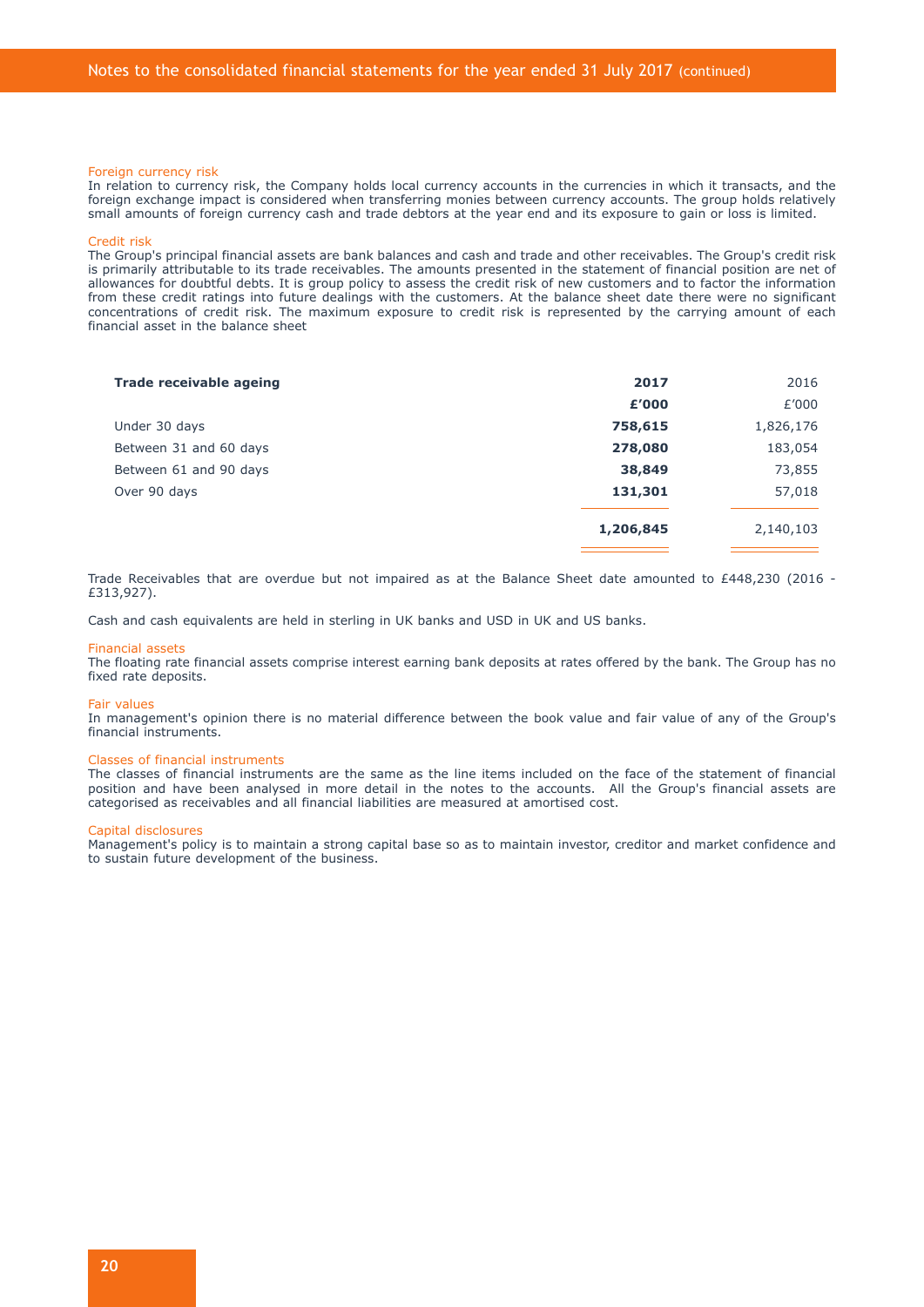$\overline{1}$ 

 $\overline{1}$ 

# 20. Related parties

# Identity of related parties

The Group has a related party relationship with its subsidiary, WCN Inc. and its directors; further details can be found in Note C4.

### Transactions with key management personnel

The directors consider the Key management personnel to comprise the statutory directors.

|                                   | 2017    | 2016    |
|-----------------------------------|---------|---------|
|                                   | £       | £       |
| Remuneration                      | 536,711 | 501,989 |
| Social security costs             | 62,800  | 55,964  |
| Share based payments              | 4,085   | 5,203   |
| Pension contributions             | 16,116  | 47,600  |
|                                   | 619,712 | 610,756 |
| <b>Related party transactions</b> |         |         |

Dividends paid to the directors of the Company:

| Charles E H Hipps | 189,157 | 189,157 |
|-------------------|---------|---------|
| David K Moore     | 39      | 39      |
|                   |         |         |

#### Share Buy Back

During the year the company bought back 10,000 shares from a Director, David K Moore.

# Lease Agreement

On 5 February 2017 the company entered into a lease agreement with the Pension Scheme of Charles E H Hipps for the occupancy of the premises at 5-7 Bridgeworks, The Crescent, Wimbledon. The lease is for a term of 10 years with a fixed annual rent of £95,000 with a break option in February 2022.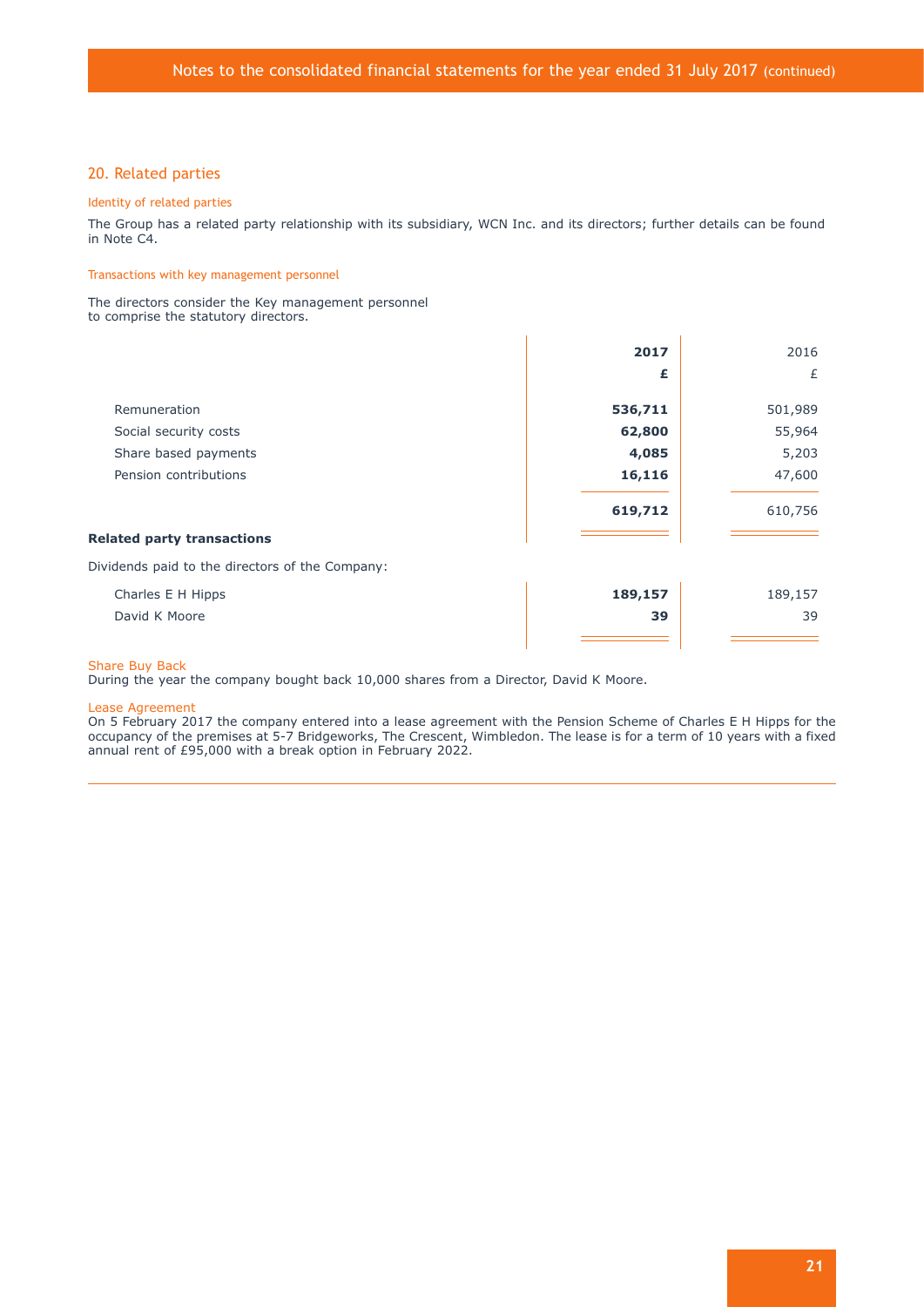# **Company number 3813540**

| As at 31 July 2017                                                   | <b>Note</b>    | 2017       | 2016       |
|----------------------------------------------------------------------|----------------|------------|------------|
|                                                                      |                | £          | £          |
| <b>Assets</b><br><b>Non-current assets</b>                           |                |            |            |
| Property, plant and equipment                                        | C <sub>2</sub> | 144,602    | 126,496    |
| Investments                                                          | C <sub>3</sub> | 60         | 60         |
|                                                                      |                | 144,662    | 126,556    |
| <b>Current assets</b>                                                |                |            |            |
| Trade and other receivables                                          | C <sub>4</sub> | 1,365,159  | 2,259,258  |
| Cash and cash equivalents                                            | C <sub>5</sub> | 11,620,882 | 10,161,649 |
| <b>Total current assets</b>                                          |                | 12,986,041 | 12,420,907 |
| <b>Total assets</b>                                                  |                | 13,130,703 | 12,547,463 |
| <b>Equity</b>                                                        |                |            |            |
| Issued capital                                                       | 15             | 7,586      | 7,562      |
| Share premium                                                        | 16             | 1,649,024  | 1,595,040  |
| Capital redemption reserve                                           | 16             | 708        | 689        |
| Retained earnings                                                    | 16             | 8,202,699  | 7,911,646  |
| <b>Total equity</b>                                                  |                | 9,860,017  | 9,514,937  |
| <b>Liabilities</b><br><b>Non-current liabilities</b><br>Deferred tax |                | 21,822     | 16,643     |
| <b>Liabilities</b>                                                   |                |            |            |
| <b>Current liabilities</b>                                           |                |            |            |
| Trade and other payables                                             | C <sub>6</sub> | 3,161,864  | 2,846,883  |
| Income tax                                                           |                | 87,000     | 169,000    |
| <b>Total current liabilities</b>                                     |                | 3,248,864  | 3,015,883  |
| <b>Total liabilities</b>                                             |                | 3,270,686  | 3,032,526  |
| <b>Total equity and liabilities</b>                                  |                | 13,130,703 | 12,547,463 |

As permitted by section 408 of the Companies Act 2006, the income statement of the parent company is not presented as part of these financial statements. The parent company's profit for the year was £579,196 (2016 - £1,082,195)

The financial statements were approved by the Board of Directors and authorised for issue on 2 November 2017. They were signed on its behalf by:

**C E H Hipps Director**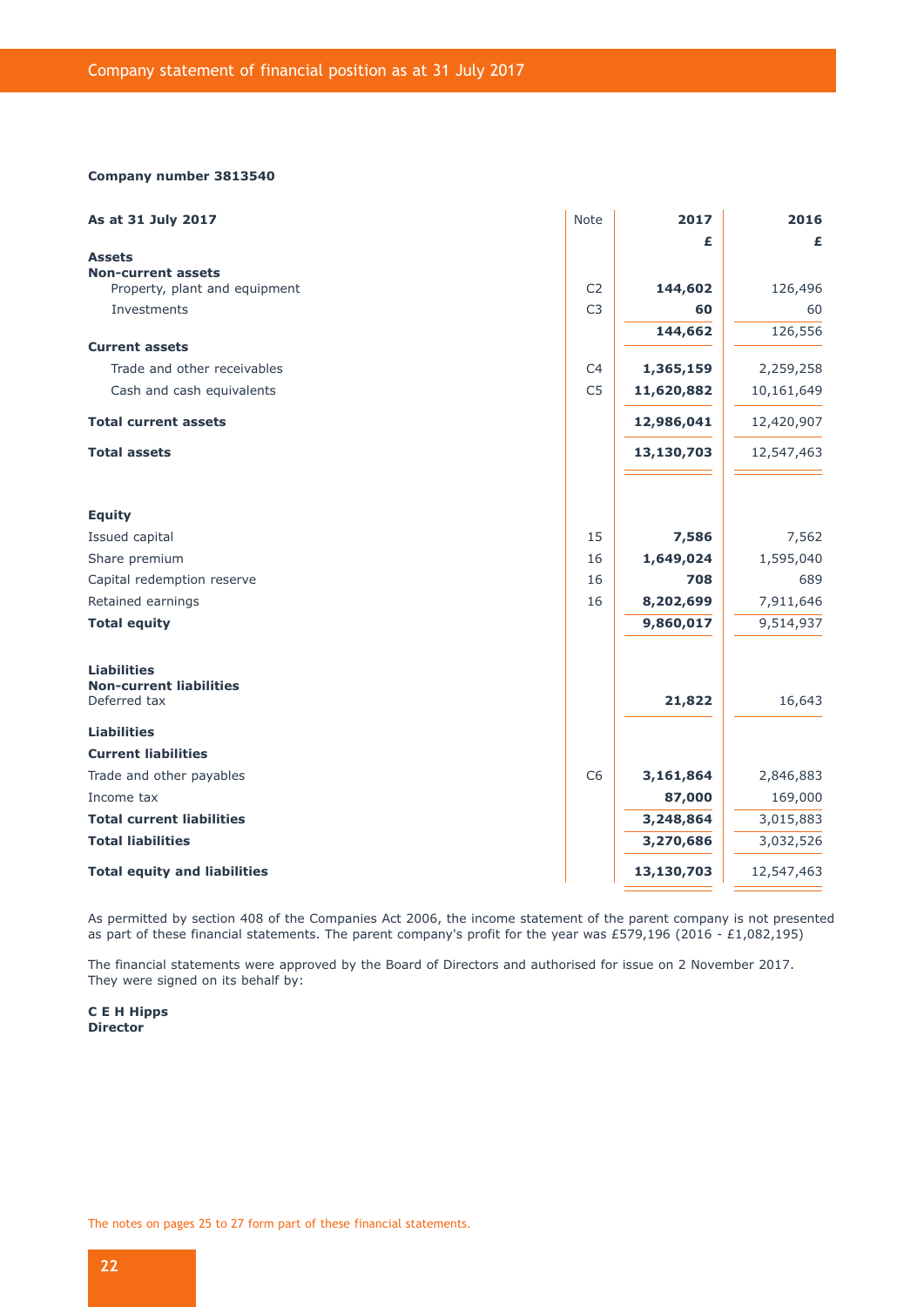|                                            | <b>Share</b><br>capital<br>£ | <b>Share</b><br>premium<br>£ | <b>Capital</b><br>redemption<br>reserve<br>£ | <b>Retained</b><br><b>Earnings</b><br>£ | <b>Total</b><br>£ |
|--------------------------------------------|------------------------------|------------------------------|----------------------------------------------|-----------------------------------------|-------------------|
| Balance at 1 August 2015                   | 7,559                        | 1,591,703                    | 689                                          | 7,077,894                               | 8,677,845         |
| <b>Comprehensive income</b>                |                              |                              |                                              |                                         |                   |
| Profit for the year                        |                              |                              | ÷,                                           | 1,082,195                               | 1,082,195         |
| Total comprehensive<br>income for the year |                              |                              | L,                                           | 1,082,195                               | 1,082,195         |
| <b>Transactions with owners</b>            |                              |                              |                                              |                                         |                   |
| Issue of shares                            | 3                            | 3,337                        |                                              |                                         | 3,340             |
| Dividends paid                             |                              |                              |                                              | (264, 645)                              | (264, 645)        |
| Share based payments                       |                              |                              | $\overline{\phantom{a}}$                     | 16,202                                  | 16,202            |
| Balance at 31 July 2016                    | 7,562                        | 1,595,040                    | 689                                          | 7,911,646                               | 9,514,937         |
| Balance at 1 August 2016                   | 7,562                        | 1,595,040                    | 689                                          | 7,911,646                               | 9,514,937         |
| <b>Comprehensive income</b>                |                              |                              |                                              |                                         |                   |
| Profit for the year                        |                              |                              | $\overline{\phantom{a}}$                     | 579,196                                 | 579,196           |
| Total comprehensive income<br>for the year |                              |                              | $\overline{\phantom{a}}$                     | 579,196                                 | 579,196           |
| <b>Transactions with owners</b>            |                              |                              |                                              |                                         |                   |
| Issue of shares                            | 43                           | 53,984                       |                                              |                                         | 54,027            |
| Purchase of own shares                     | (19)                         |                              | 19                                           | (37,050)                                | (37,050)          |
| Dividends paid                             |                              |                              | $\overline{\phantom{a}}$                     | (264, 745)                              | (264, 745)        |
| Share based payments                       |                              |                              | $\overline{\phantom{a}}$                     | 13,652                                  | 13,652            |
| Balance at 31 July 2017                    | 7,586                        | 1,649,024                    | 708                                          | 8,202,699                               | 9,860,017         |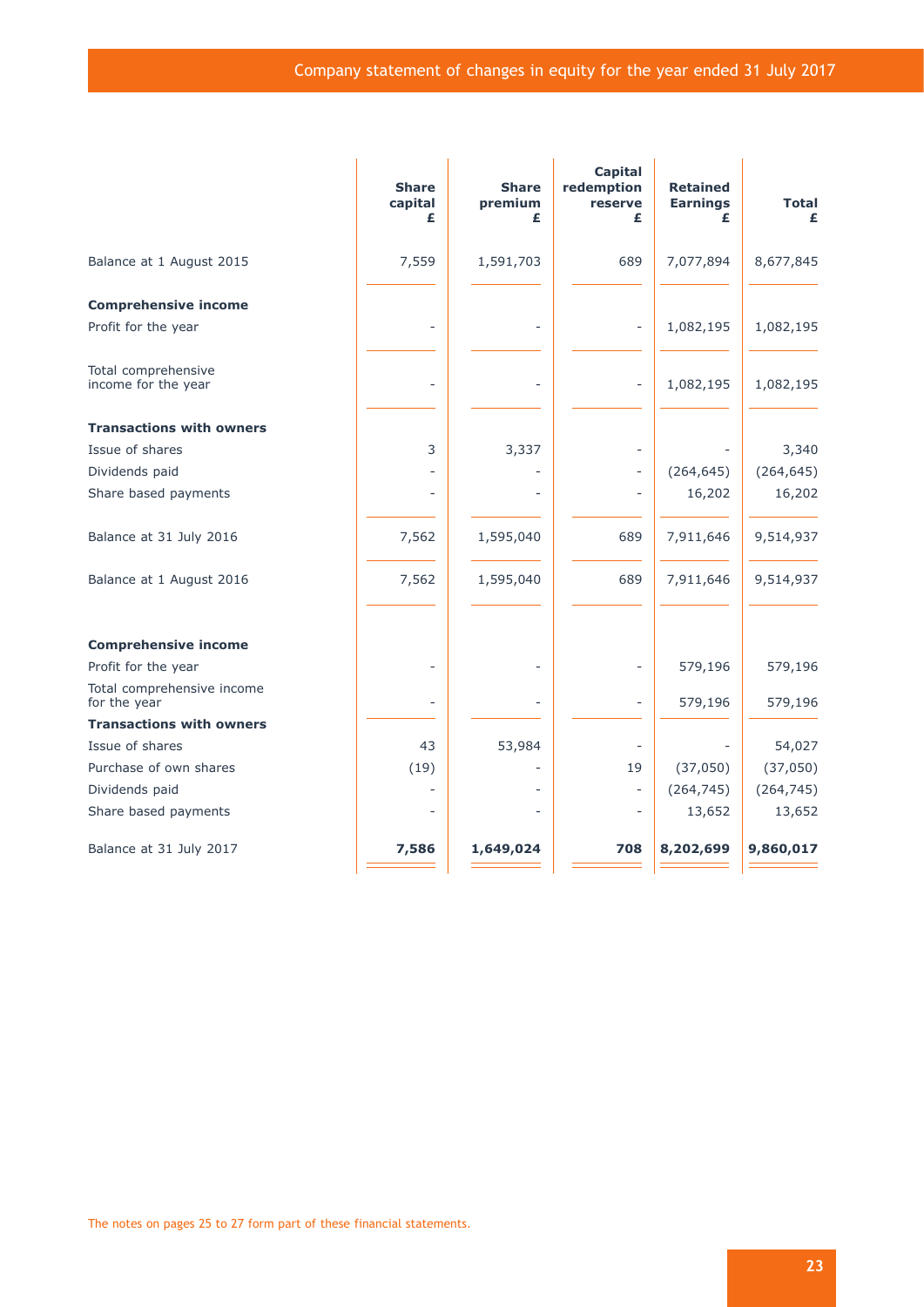|                                                | 2017       | 2016       |
|------------------------------------------------|------------|------------|
|                                                | £          | £          |
| Cash flows from operating activities           |            |            |
| Profit for the year                            | 579,196    | 1,082,195  |
| Depreciation                                   | 89,022     | 82,303     |
| Share based payments                           | 13,652     | 16,202     |
| Decrease in receivables                        | 894,099    | 313,484    |
| Increase in payables                           | 314,981    | 805,921    |
| Finance income                                 | (39, 416)  | (43, 205)  |
| Income tax expense                             | 155,714    | 260,756    |
|                                                | 2,007,248  | 2,517,656  |
| <b>Taxation</b>                                | (232, 535) | (238, 214) |
| Net cash inflow from operating activities      | 1,774,713  | 2,279,442  |
| Cash flows from investing activities           |            |            |
| Interest received                              | 39,416     | 43,205     |
| Purchase of property, plant and equipment      | (107, 128) | (92,056)   |
| Net cash outflow from investing activities     | (67, 712)  | (48, 851)  |
| <b>Cash flows from financing activities</b>    |            |            |
| Proceeds from issue of shares                  | 54,027     | 3,340      |
| Purchase of own shares                         | (37,050)   |            |
| Equity dividends paid                          | (264, 745) | (264, 645) |
| Net cash outflow from financing activities     | (247, 768) | (261, 305) |
| Increase in cash in the year                   | 1,459,233  | 1,969,286  |
| Cash and cash equivalents at beginning of year | 10,161,649 | 8,192,363  |
| Cash and cash equivalents at end of year       | 11,620,882 | 10,161,649 |
|                                                |            |            |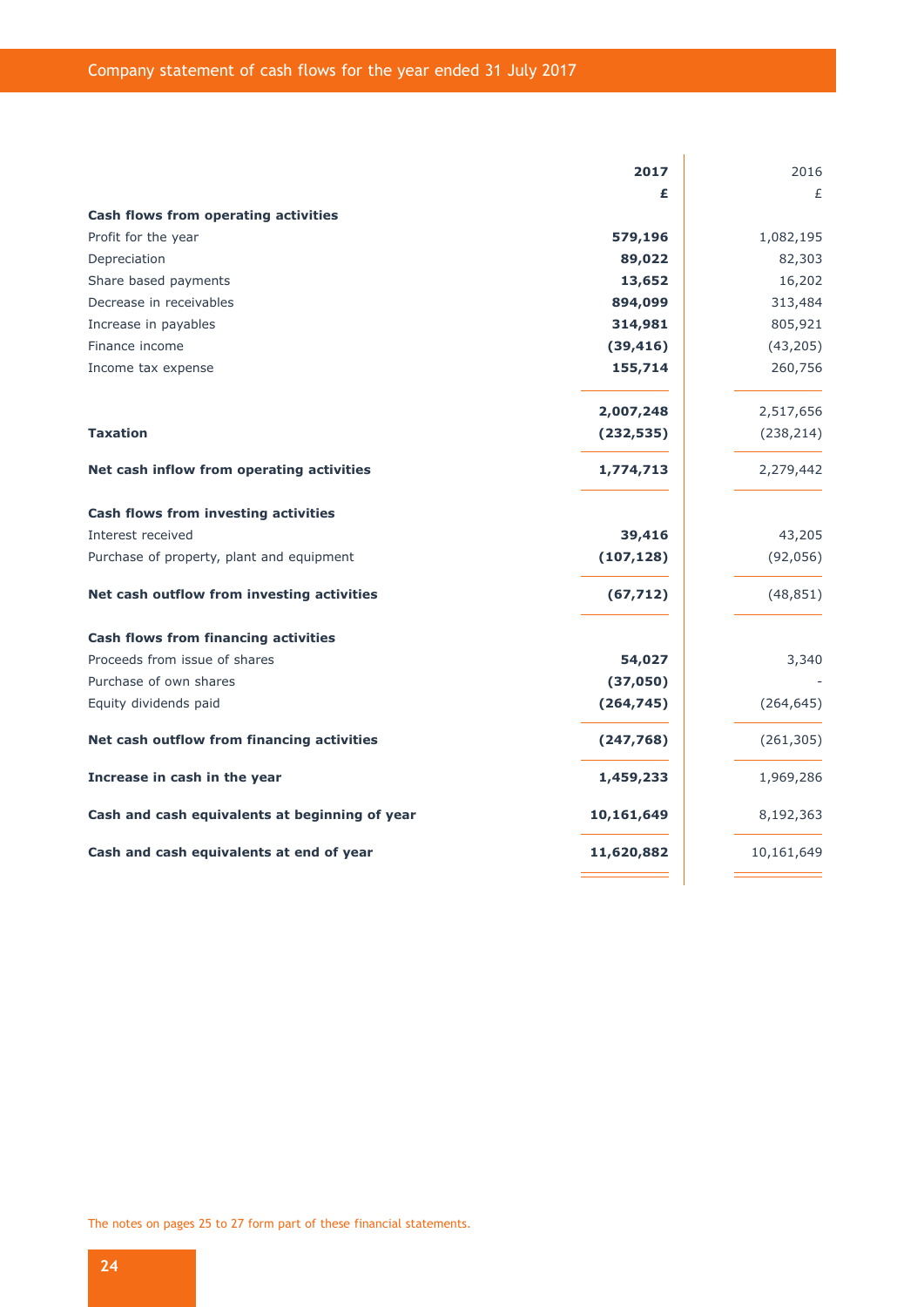# C1. Accounting policies

The accounting policies of the Company are consistent with those adopted by the Group with the addition of the following:

### **Investments**

Investments are stated at their cost less impairment losses.

# C2. Property, plant and equipment

|                    | Leasehold         | <b>Computer</b> | <b>Office</b><br>furniture | <b>Total</b> |
|--------------------|-------------------|-----------------|----------------------------|--------------|
|                    | improvements<br>£ | equipment<br>£  |                            | £            |
|                    |                   |                 | £                          |              |
| Cost               |                   |                 |                            |              |
| At 1 August 2015   | 70,293            | 326,574         | 22,313                     | 419,180      |
| Additions          |                   | 76,043          | 16,013                     | 92,056       |
| At 31 July 2016    | 70,293            | 402,617         | 38,326                     | 511,236      |
| At 1 August 2016   | 70,293            | 402,617         | 38,326                     | 511,236      |
| Additions          |                   | 90,332          | 16,796                     | 107,128      |
| At 31 July 2017    | 70,293            | 492,949         | 55,122                     | 618,364      |
| Depreciation       |                   |                 |                            |              |
| At 1 August 2015   | 68,434            | 225,811         | 8,192                      | 302,437      |
| Charge in the year | 1,404             | 74,658          | 6,241                      | 82,303       |
| At 31 July 2016    | 69,838            | 300,469         | 14,433                     | 384,740      |
| At 1 August 2016   | 69,838            | 300,469         | 14,433                     | 384,740      |
| Charge in the year | 455               | 79,477          | 9,090                      | 89,022       |
| At 31 July 2017    | 70,293            | 379,946         | 23,523                     | 473,762      |
| Net book value     |                   |                 |                            |              |
| At 31 July 2017    |                   | 113,003         | 31,599                     | 144,602      |
| At 31 July 2016    | 455               | 102,148         | 23,893                     | 126,496      |
| At 31 July 2015    | 1,859             | 100,763         | 14,121                     | 116,743      |
|                    |                   |                 |                            |              |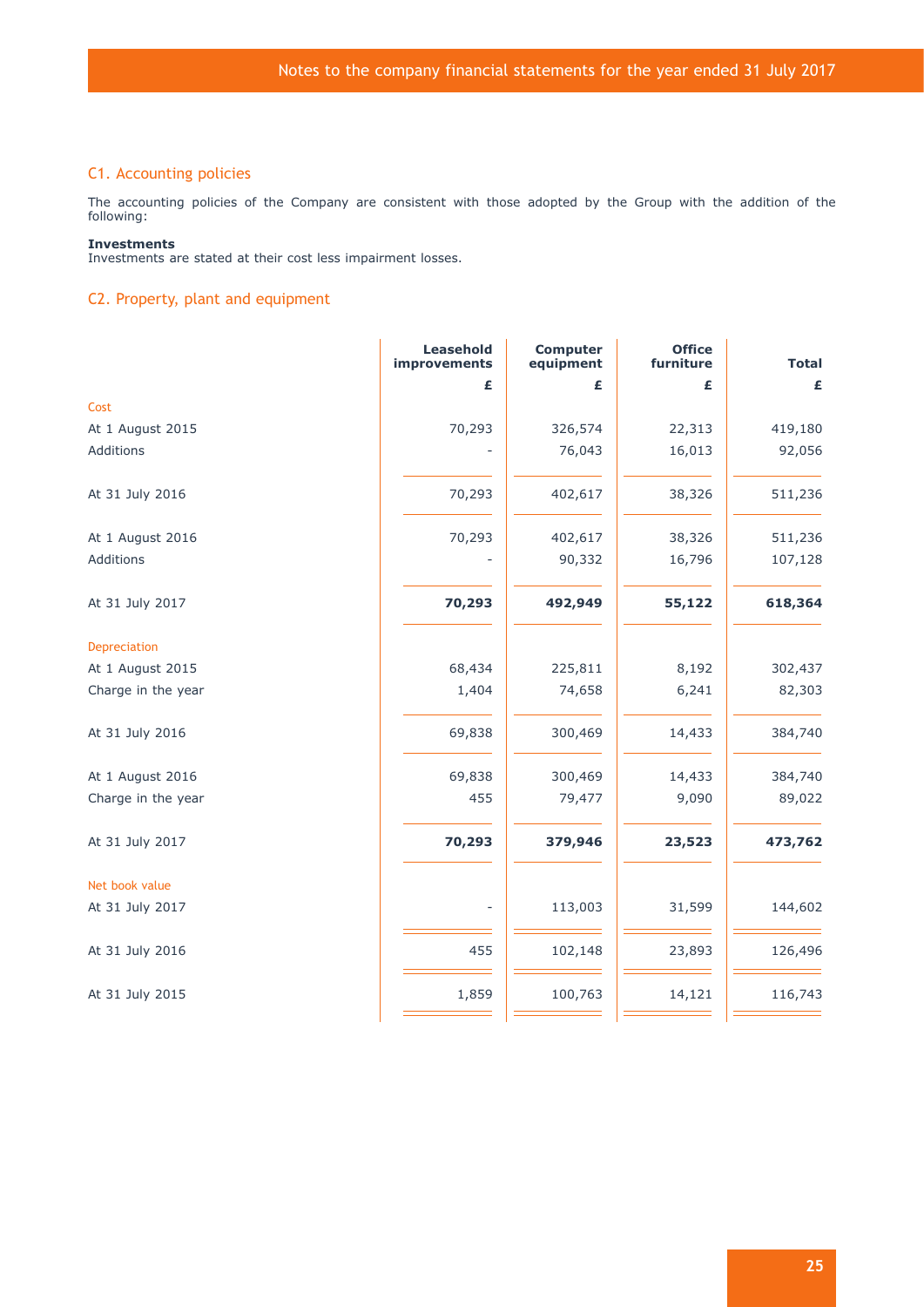# C3. Investments

| <b>CJ. INVESUNENTS</b>               |      |      |
|--------------------------------------|------|------|
|                                      | 2017 | 2016 |
|                                      | £    | £    |
| Investment in subsidiary undertaking |      |      |
| At start of accounting period        | 60   | 60   |
| Additions                            | ٠    |      |
| At end of accounting period          | 60   | 60   |
|                                      |      |      |

The Company owns 100% of the issued share capital of WCN Inc., a company registered in the United States of America with its registered office 34 Byron Place, Suite 204, Scarsdale, NY 10583, USA. The subsidiary has the same principal activities as the Company.

During the year the Company paid a support fee of £1,761,885 (2016 - £640,229) to the subsidiary and at 31 July 2017 the Company owed £119,867 (2016 - £69,413) to the subsidiary.

# C4. Trade and other receivables

|                                                                                                    | 2017      | 2016      |
|----------------------------------------------------------------------------------------------------|-----------|-----------|
|                                                                                                    | £         | £         |
| Trade receivables                                                                                  | 1,206,845 | 2,140,103 |
| Total financial assets other than cash and cash<br>equivalents classified as loans and receivables | 1,206,845 | 2,140,103 |
| Prepayments                                                                                        | 144,575   | 107,655   |
| Other receivables                                                                                  | 13,739    | 11,500    |
|                                                                                                    | 1,365,159 | 2,259,258 |

Trade receivables are stated net of a doubtful debt provision of £nil (2015 - £5,080).

# C5. Cash and cash equivalents

|                          | 2017       | 2016       |
|--------------------------|------------|------------|
|                          |            |            |
| Cash at bank and in hand | 11,620,882 | 10,161,649 |
|                          |            |            |

 $\sim$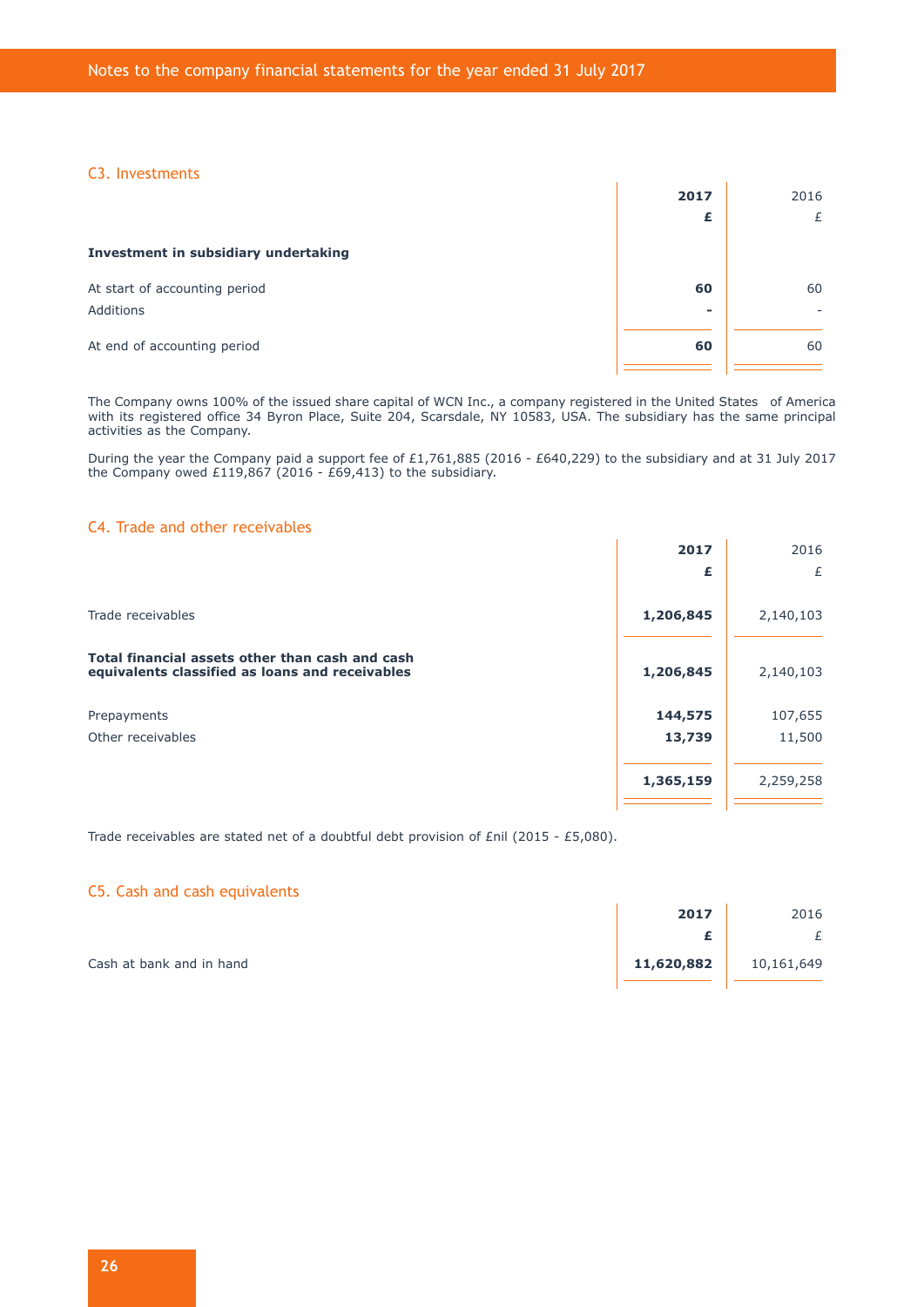# C6. Trade and other payables

|                                                         | 2017      | 2016      |
|---------------------------------------------------------|-----------|-----------|
|                                                         | £         | £         |
| Trade payables                                          | 255,413   | 206,930   |
| Accruals                                                | 743,988   | 727,998   |
| Amounts due to subsidiary undertakings                  | 119,867   | 69,413    |
| <b>Total financial liabilities classified as</b>        |           |           |
| <b>Financial liabilities measured at amortised cost</b> | 1,119,268 | 1,004,341 |
| Taxation and social security                            | 578,221   | 540,238   |
| Deferred income                                         | 1,464,375 | 1,302,304 |
|                                                         | 3,161,864 | 2,846,883 |
|                                                         |           |           |

# C7. Related Parties

The Company has a related party relationship with its subsidiary (see note C3) and with its directors (see note 20).

# **Transactions with subsidiary undertakings**

Transactions with subsidiary undertakings are disclosed in note C3.

### **Other related parties**

Transactions with other related parties are detailed in note 20.

# C8. Staff Costs

The average number of staff employed (including directors) by the group during the financial year amounted to:

|                                                | 2017          | 2016      |
|------------------------------------------------|---------------|-----------|
|                                                | <b>Number</b> | Number    |
| Client related                                 | 99            | 90        |
| Administration                                 | 7             | 5         |
|                                                | 106           | 95        |
| The aggregate payroll costs of the above were: | £             | £         |
| Wages and salaries                             | 5,119,495     | 4,706,483 |
| Compulsory social security contributions       | 568,325       | 509,776   |
| Pension costs                                  | 93,763        | 113,421   |
|                                                | 5,781,583     | 5,329,680 |
|                                                |               |           |

Pension costs relate to Company payments to personal pension plans (defined contribution).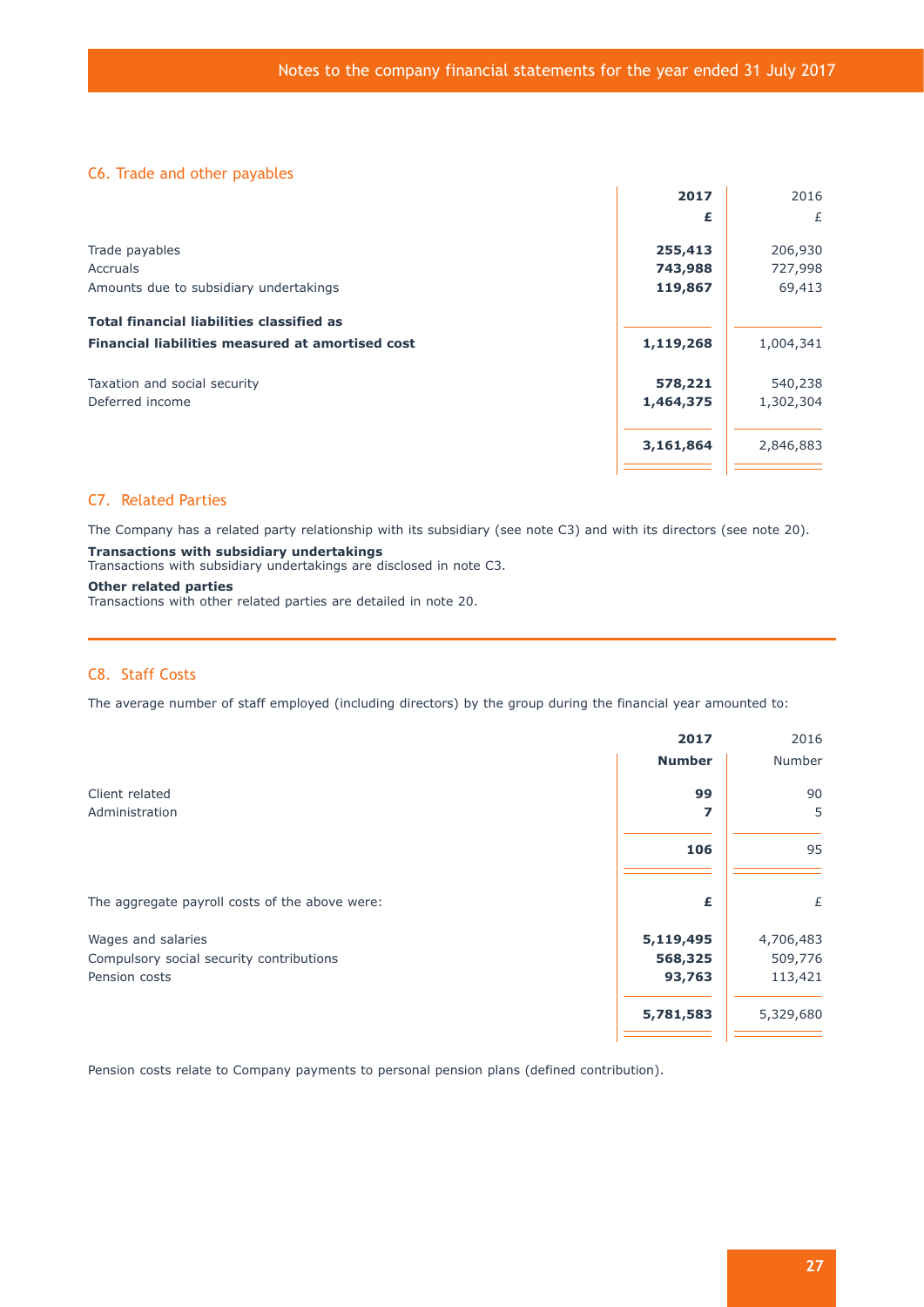### Notice of meeting

Notice is hereby given that the Annual General Meeting of the shareholders of World Careers Network Plc will be held at 5-7 Bridgeworks, The Crescent, London SW19 8DR, on Wednesday, 13 December 2017 at 10.30am for the following purposes:

To consider the financial statements and the reports of the directors and of the auditors for the year ended 31 July 2017.

2 To approve the payment of a dividend of 3.5p per share.

3 To consider the re-election of Charles EH Hipps who retires as a director in accordance with the Articles of Association.

To re-appoint BDO LLP as auditors and to authorise the directors to fix their remuneration for the ensuing year.

#### As Special Business:

5 To consider and, if thought fit, to pass the following resolution as a special resolution:

That pursuant to article 9 of the Company's Articles of Association and in accordance with Section 701 of the Companies Act 2006, the Company be generally and unconditionally authorised during the period expiring on the date of the next annual general meeting of the Company after passing this resolution or 18 months from the passing of this resolution, whichever is the earlier, to make market purchases (as defined in Section 693(4) of the said Act) of ordinary shares in the capital of the Company (Ordinary Shares) on such terms and in such manner as the directors determine, provided that this authority shall:

(i) be limited to a maximum of 1,134,000 Ordinary Shares representing 15% of the Company's issued Ordinary Share capital as at the date of the passing of this resolution;

(ii) not permit payment by the Company, exclusive of any expenses, of less than the par value of each Ordinary Share;

(iii) not permit payment by the Company, exclusive of any expenses, of more than 105% of the average of the middle market quotations for an Ordinary Share as derived from the London Stock Exchange Daily Official List for the five business days immediately preceding the date on which such Ordinary Share is contracted to be purchased; and

(iv) permit the Company to make a contract or contracts to purchase Ordinary Shares prior to the expiry of this authority which will or may be executed wholly or partly after the expiry of this authority, and the Company may make a purchase of Ordinary Shares in pursuance of any such contract or contracts notwithstanding such expiry.

#### **By order of the Board**

P Hipps **Secretary** 

2 November 2017

#### Notes

1) A member of the company entitled to attend and vote at the Meeting is entitled to appoint a proxy to attend and, on a poll, vote instead of him or herself. A proxy need not be a member of the company. In default of a specific appointment, the Chairman of the Meeting will act as your proxy.

2) The appointment of a proxy does not preclude a member of the Company from attending and voting at the meeting.

3) In the case of joint holders only one need sign. The vote of the most senior holder named in the Register of Members alone will be counted.

4) To be valid the Form of Proxy must be completed and signed, together with any power of attorney or other authority under which it is signed or a duly certified copy thereof and lodged with World Careers Network PLC, 5/7 Bridge Works, The Crescent, London, SW19 8DR

5) Pursuant to regulation 41(1) of the Uncertificated Securities Regulations 2001 (2001 No. 3755), the Company has specified that only those members registered on the register of members of the Company at 11 am on Monday, 11 December 2017 or, in the event that the meeting is adjourned, on the register of members 72 hours before the time of any adjourned meeting, shall be entitled to attend and vote at the meeting in respect of the number of Shares registered in their name at that time. Changes to the register of members after 11 am on Monday, 11 December 2017 or, in the event that the meeting is adjourned, in the register of members 72 hours before the time of any adjourned meeting, shall be disregarded in determining the rights of any person to attend and vote at the meeting.